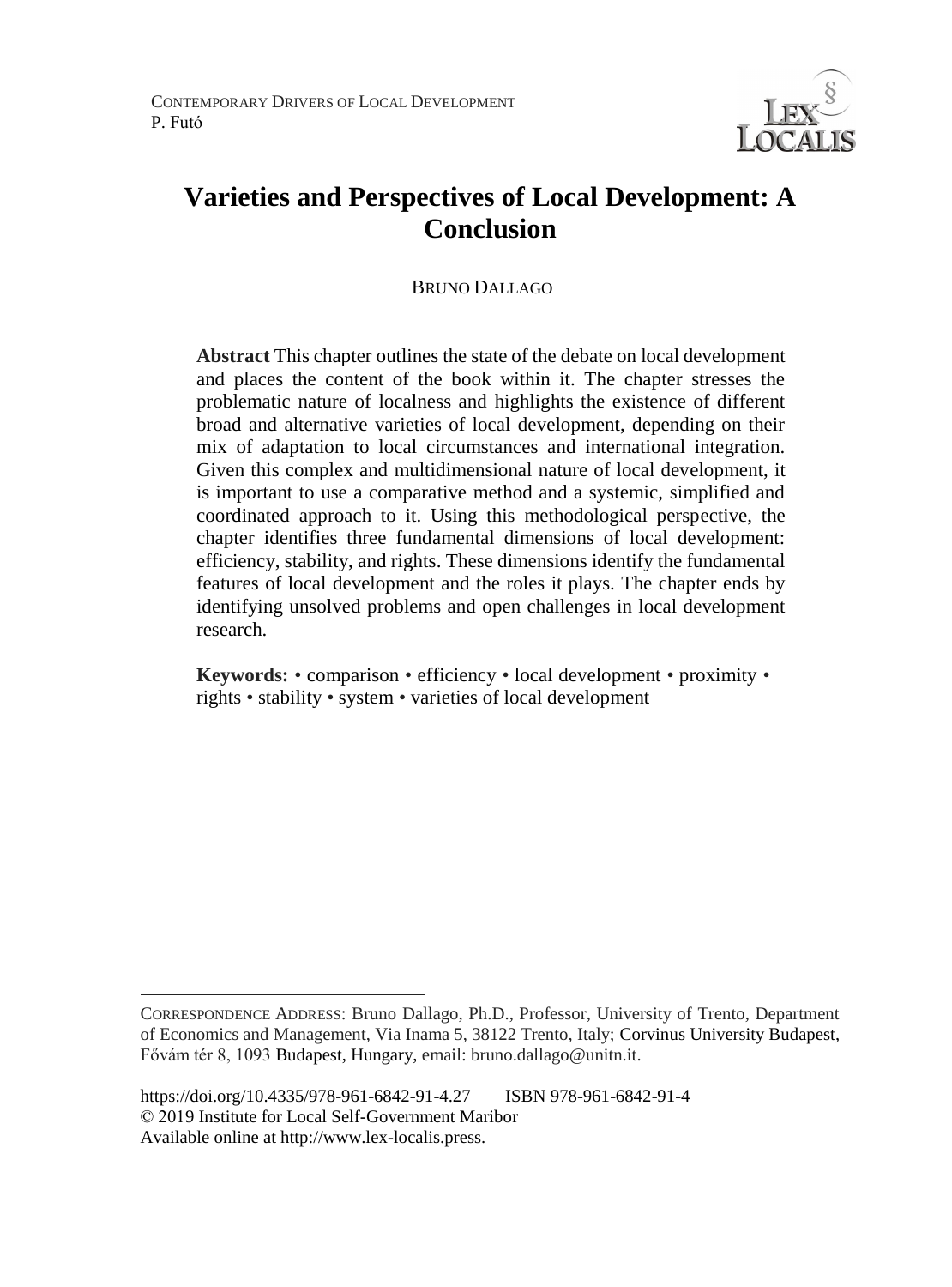#### **1 Introduction**

This book deals with local development as seen from many different angles and has the final goal of clarifying how it should be taught to new generations of university students. Therefore, the book is premised on two fundamental considerations. First, local development is important and complex. Second, local development is a subject worthy of academic research and education so as to foster the related knowledge and have future agents capable of solving problems and promoting local development. Therefore, the book is based on the implicit understanding that local development is inadequately well understood; that it has to be further promoted by more- and better-skilled agents, and that it should make use of better tuned, more effective policies. Implicitly, these observations send the message that spontaneous developments, albeit real and important under certain conditions and circumstances, are not sufficient everywhere and at all times. This opens the question what should be done to foster the positive response that local development represents.

It is therefore important to understand what local development is, why it is important, why it is complex, why it is in inadequate supply, and why a comparative and systemic approach is necessary. These may appear to be odd demands after so many analyses and publications have already come to light, so much money and effort has been invested in local development projects and efforts, and after so many spontaneous processes have led to both successful local development and also its failure. Clearly, raising these kinds of questions is equivalent to stating that these analyses and publications are inadequate or have at least been ineffective so far, that spontaneous processes have at least been insufficient, that the money and effort that has been spent has not been enough, and was not always spent well – or perhaps that counterproductive processes have emerged and undesirable objectives have been met. This book is therefore welcome as it provides a finely tuned, variegated picture of local development by means of analyses and case studies.

This concluding chapter aims at providing a comparative and integrated systemic picture of local development and highlights how the book contributes to the development of such a picture. Since local development includes an extremely variegated set of components which vary from one context to the other, but also includes some reference points that are common to all cases, it is important to understand and distinguish both what is specific and idiosyncratic, and what is general and universal in local development. From this perspective, local development involves the connection between the particularity of the locality and the generality of participation in social life, including at the national and global levels.

Any locality and any particular component of it is in a sense unique: it has features, traditions and components that are distinct from those of other localities that have emerged from many different factors of economic, natural, political, social, technological origin. At the same time, any locality, particularly in the modern open world, shares some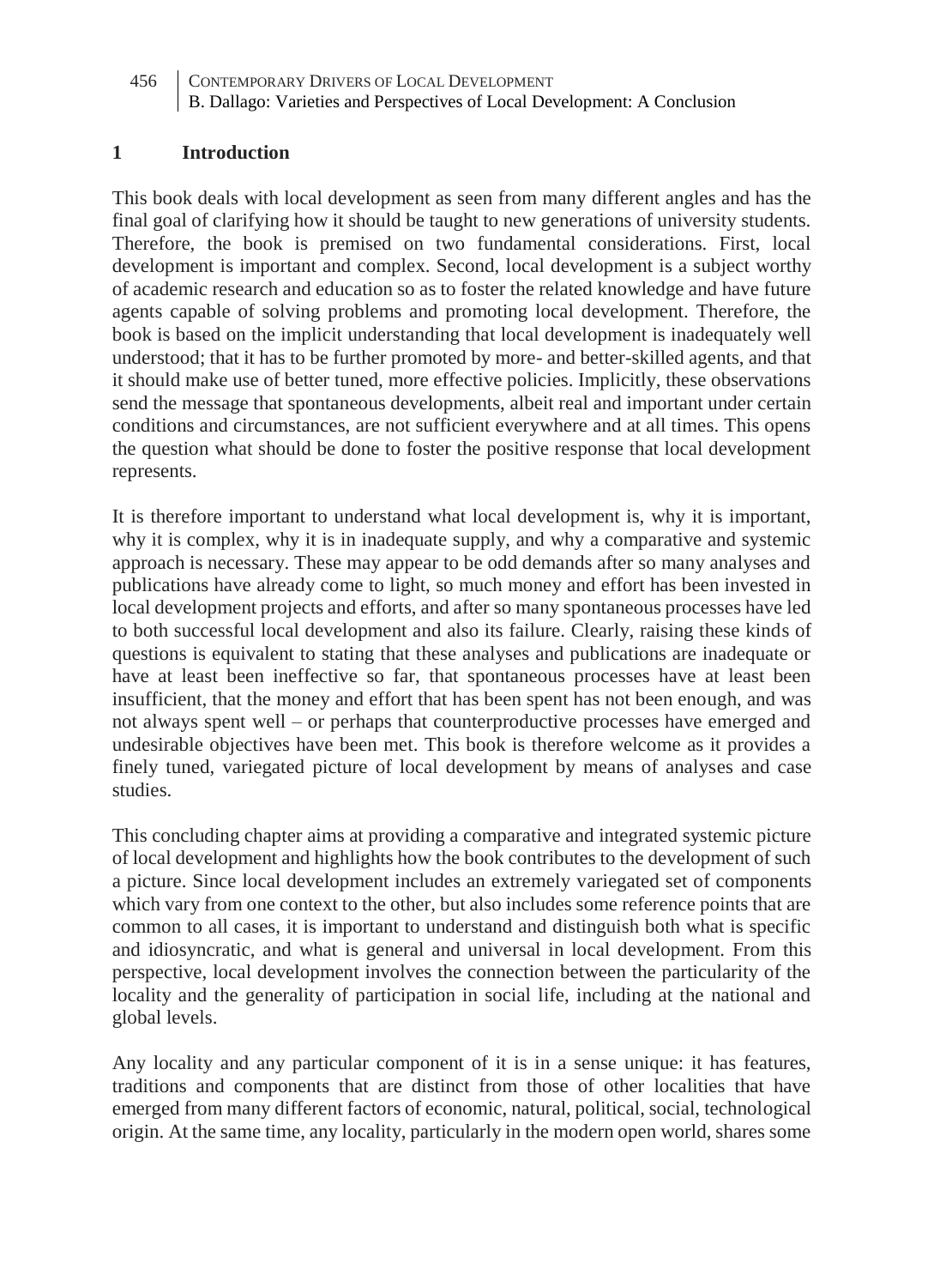fundamental general features and factors that allow the locality to interact with other localities and the rest of the world. Examples of the former are nearly infinite, and include particular cultural traits and traditions, social groups and minorities, economic activities, and areas of natural beauty. Important cases of the latter include the observance of law and order, respect for property rights and contracts, the existence of a recognized government and compliance with its decisions, and adaptation to policies, be they at a local, national or international level.

For example, when the European Central Bank takes a monetary policy decision or a national government adopts an environmental law, the effects are felt not only at a national level, but also at any local level. Although local adaptations may be different depending on the particular features of localities, the latter nevertheless have to adapt. Since the fundamental economic features of localities do not change perceptibly in the short term, and provided that the central bank or the national government has good knowledge of the localities, monetary or environmental policies can also anticipate the effects of particular policies at a local level. This effect is therefore predictable and manageable, at least in part. At the same time, any particular behavior of or interaction among localities may prompt central authorities to make and implement certain decisions. Therefore, what is general is important for what is local, just as much as the latter is important for the former. This also means that local development, to be effective, should be in tune with general external circumstances, as much as the latter should be in tune with their territorial composition.

Given the variegated essence of local development and its many different features in diverse parts of the world, the comparative approach is particularly useful and productive for highlighting these differences and their nature, thereby allowing the mapping of local developments. At the same time, comparisons allow us to distinguish what is general from what is particular in many different localities. This permits identification of the general features of local development. This combination of particular and general features in any case of local development also requires an integrated systemic perspective. "Integrated" means putting all the particular components into their proper place, and the mutual relations in order, to arrive at a complete and coordinated (i.e., systemic) perspective about local development.

This concluding chapter outlines the state of the debate on local development, considers the most proficient approach for studying and governing local development, looks at unsolved problems and open challenges, places the contributions of this book in these perspectives, and proposes topics for further research in relation to open local development. The following section introduces the concept of local development and stresses the problematic nature of localness. Section 2 completes the picture by highlighting the existence of different broad and alternative varieties of local development, depending on their mix of adaptation to local circumstances and to international integration. Section 3 distinguishes between external and internal processes in local development, while Section 4 looks at the causes of failure of local development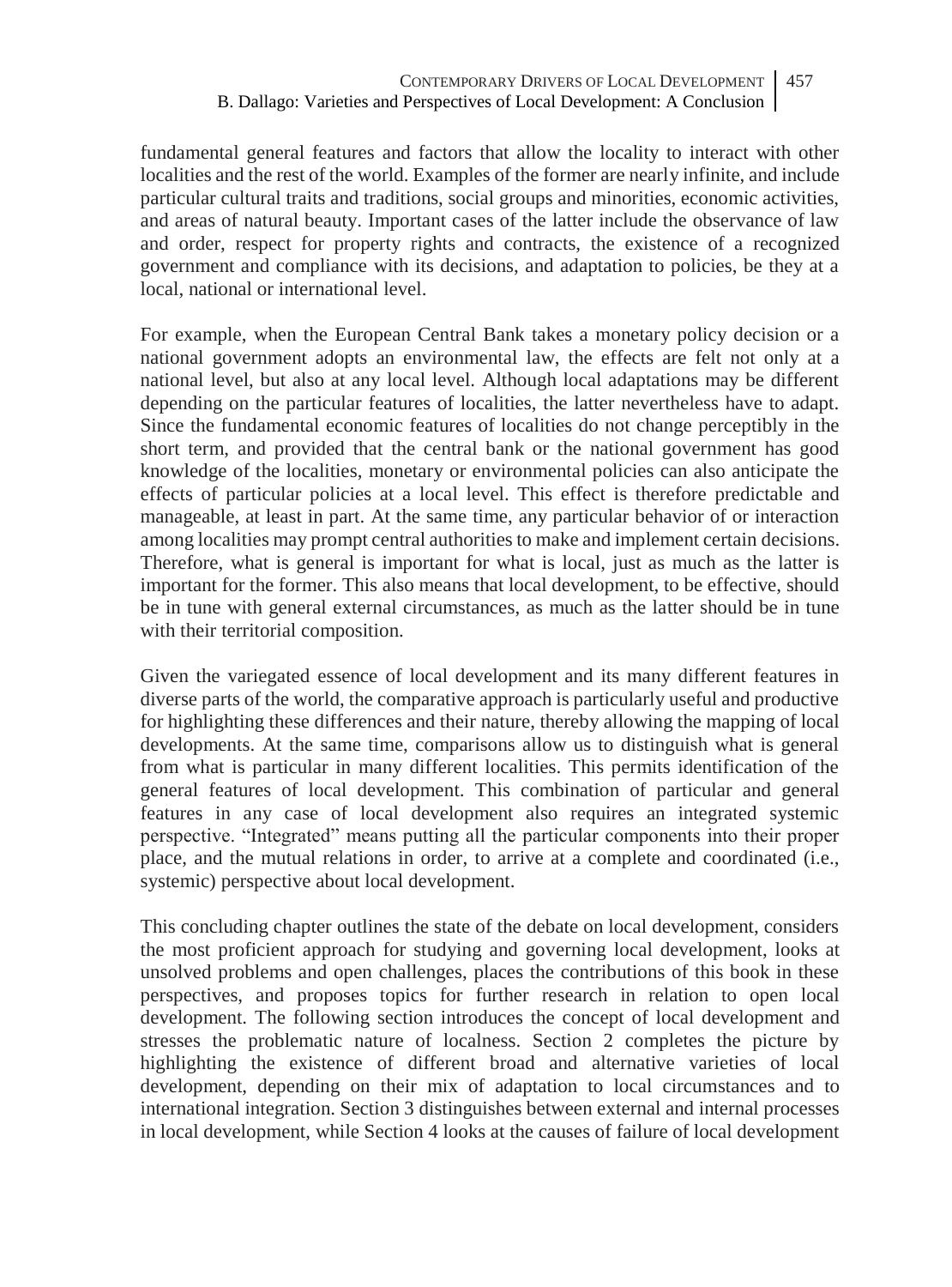programs and stresses the importance of an integrated approach, of which this book provides an example. The topic of Section 5 is the multidimensional nature of local development and the difficulty of treating it in a synthetic way. This requires a simplified and coordinated  $-$  i.e. a systemic  $-$  approach. Section 6 aims at giving substance to this perspective by identifying three fundamental dimensions of local development: efficiency, stability, and rights. These dimensions, which are extensively and properly treated in the book, identify the fundamental features and roles that local development plays. Yet much remains to be researched and understood about local development. Section 7 looks at the interplay between vertical and horizontal relations in local development, while Section 8 highlights some fundamental challenges from this perspective. Section 9 concludes.

## **2 On local development**

Local development generally refers to the change and transformation of a locality, usually in the sense of improving one or all of the following: its level of material and social welfare, economic performance, well-being and opportunities offered to its inhabitants, knowledge and circulation of ideas, availability of technologies, resilience to shocks and negative events, external relations, internal stability and cooperation, or social and environmental sustainability. The study of local development is therefore a way to interpret performance and change at a meso-level using localities as the unit of investigation rather than focusing more narrowly on individual social actors and organizations. A locality is usually meant as a territory; i.e., any social and geographical component situated below the national level, so that the latter includes the interaction among various localities.

In the above configuration, local development directly relates to the way that societies, economies and institutions interact among themselves at a local level as well as with the rest of the world; i.e., with those of other localities and countries. Moreover, local development also depends on the ability of local actors to improve the social and material potential of their own localities, to encourage cooperation, and to inspire the participation of the local population and institutions.

However, the concept of "localness" is problematic for different reasons. Geographical spaces ("territories") are internally and externally heterogeneous, while there is rarely a unified "local interest". Moreover, the relationship between the spatial dimension of processes and institutions is dynamic in the sense that it changes through time, and depends on the nature of problems and processes. So the boundaries of the "local" may shift according to the issue and the processes under consideration, and different definitions and concepts of what is local typically exist. For instance, from an administrative perspective the local refers to criteria of administrative convenience, while cultural approaches highlight shared values and identity. For the economist what matters are the predominant patterns of industrial and agricultural production and exchange, while for political scientists the important feature is the existence of an executive power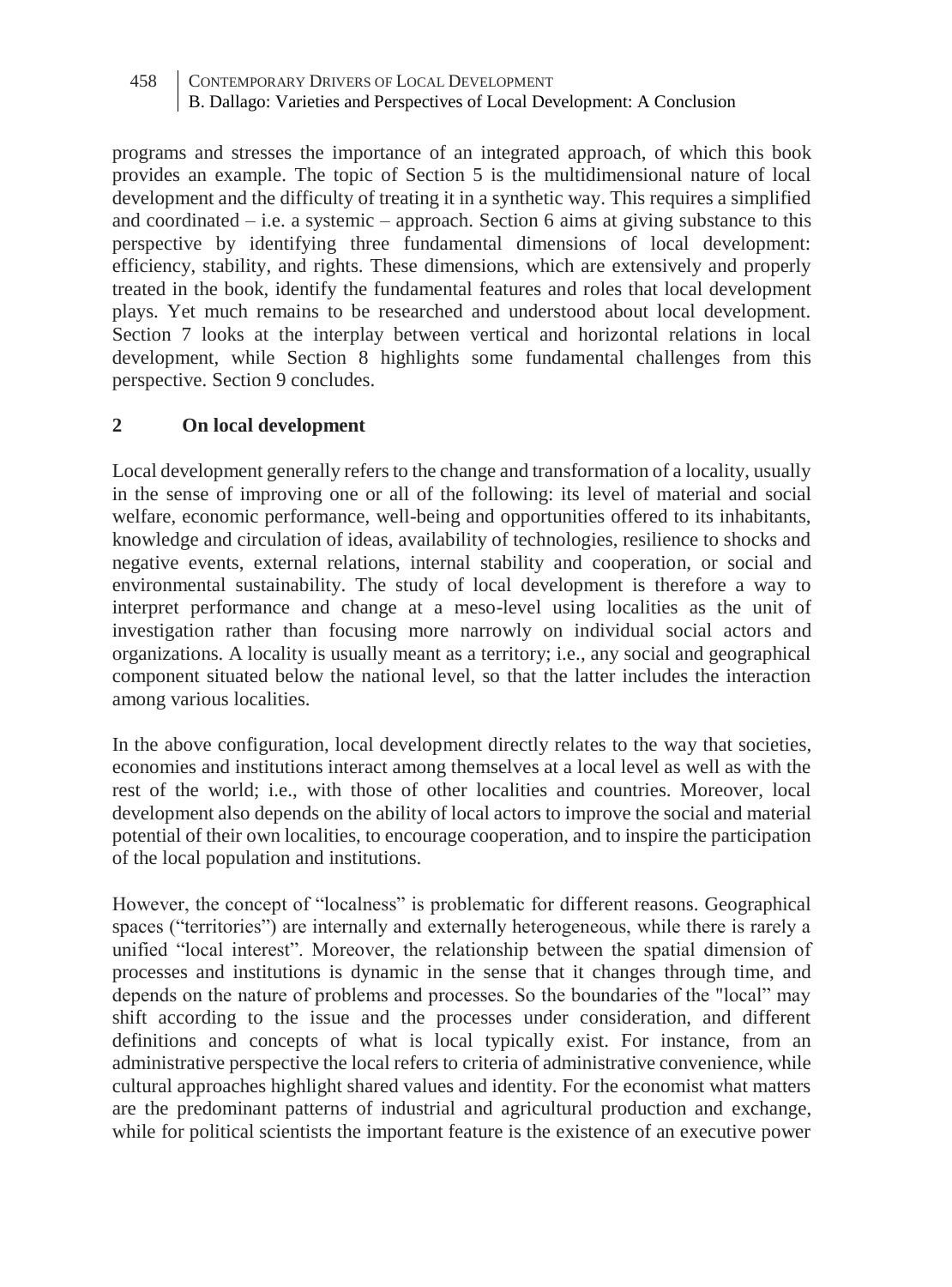with competence over the locality concerning some critical matters. The sociologist usually sees in the local the prevalence of established social patterns of relation and interaction, while the legal scholar looks at competence in terms of legal norms and the existence of a legislative council competent to deal with critical matters. In a historical perspective, local refers to common historical vicissitudes, self-identification and external recognition, while according to geography the local has to do with commonalities of orography, altimetry, catchment basins, and the environment.

All these definitional vagaries clarify how difficult yet fundamental it is to take a comparative systemic approach to local development, and may lead to the question being raised whether limiting development spatially really makes sense. The answer to this question is obviously positive, because there are factors of a social, technological, intangible and material nature that make the locality a better level of analysis for certain issues and processes and local action or action at a local level the most effective. To name just a few of these, economies of agglomeration are real and important, the role of local constituencies critically significant, local social relations and collective action effective, the competence and power of local governments important, and the local production and circulation of intangible factors such as knowledge and ideas strategic.<sup>1</sup>

For these and similar reasons, what is socially relevant for local development goes beyond the limits of other perspectives (e.g. geographical and sometimes historical ones) because the overstepping of those "alien" boundaries allows social constituencies to capture advantages and resilience from cooperation and participation, and to progress more speedily and effectively. To understand why a certain locality forms and is active and resilient, taking a systemic view is necessary. This is a view that looks at consistencies in the relations among the different components of local development, and pursues generalizations that allow a simplified analysis of what keeps a locality together and working and makes its functioning predictable. To understand why localities have different features and levels of performance and evolve in different ways, and, in particular, why some localities and others do not (Feldman 2014), a comparative perspective is necessary. This is a perspective that confronts different localities, highlights differences and similarities in their construction and working, relates these to the outcomes, and through such comparison identifies better ways of promoting local development.

However important local development is, one should never overlook the existence of important and powerful obstacles to it. Some of these are external to the locality, such as an unfriendly or centralizing national government, the existence of distributive coalitions among other localities, and tensions and conflicts with other localities. However, most obstacles are probably of an internal nature and include entrenched local policy styles, political instability, a lack of cooperative and innovative attitudes among local participants, extreme poverty, an undeveloped infrastructure, and many more (OECD 2003). On of the merits of this book is how it presents directly, or provides analyses and elements that allow for, a comparative and systemic view of local development.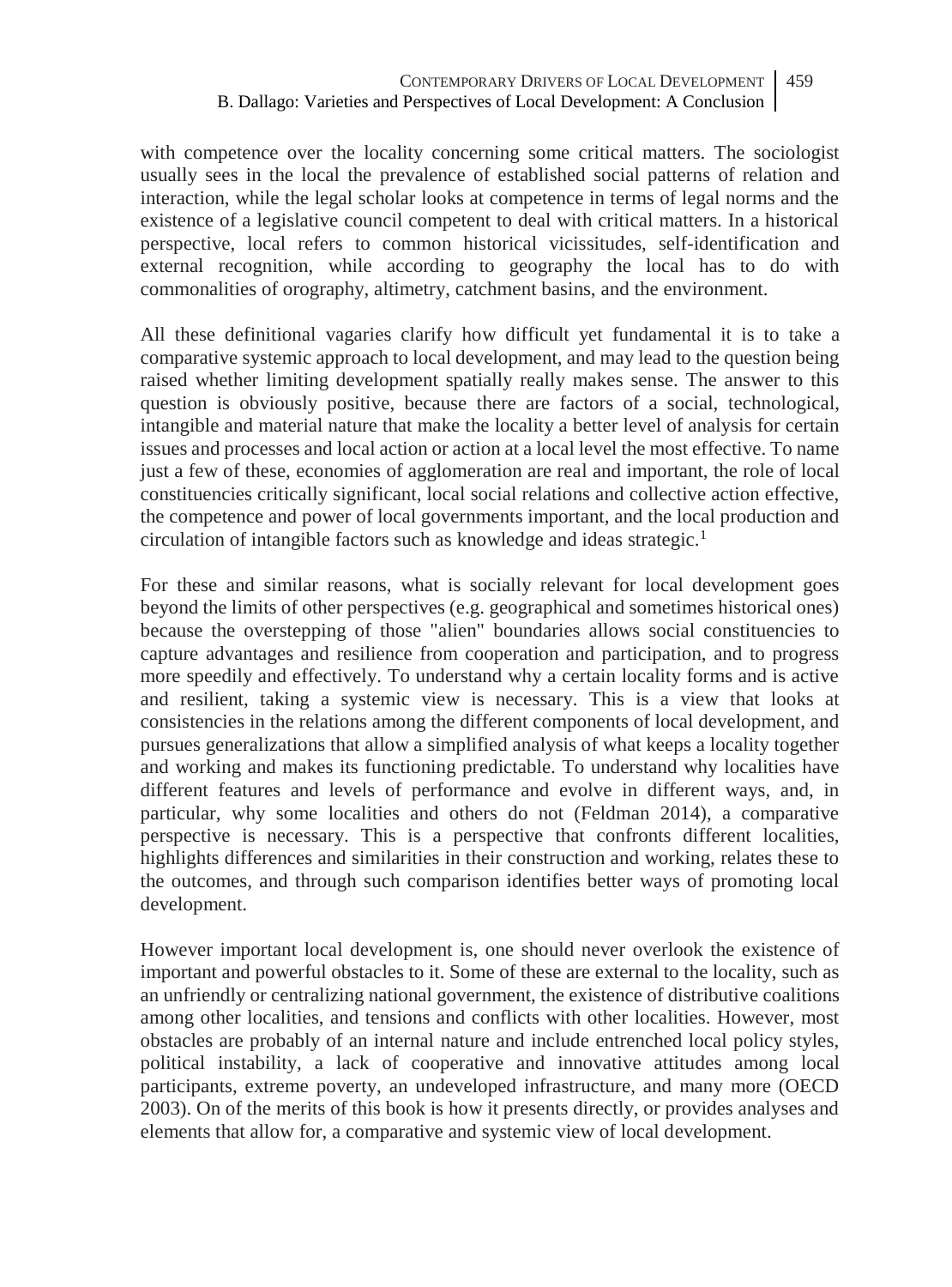#### **3 The varieties of local development**

One of the most controversial issues in the analysis of local development is why and how different and separate localities should continue to exist and why some of them flourish and others ail. This question leads us to enquire whether each locality should be selfsufficient in its own particular way, or whether each locality should specialize based on its endowments and interact and exchange with other localities. The essence of this question concerns the static and dynamic role of the cohesive force of proximity (Balland *et al.* 2015; Boschma 2005) – the essence of a locality in its economic, geographic, political, and social sense – vis á vis the remoteness, advantages and threats from the rest of the world. Being larger and more powerful, we can consider remoteness (the rest of the world) as a constraint on proximity (local development), but also as a source of opportunities. It follows that local development can be open to the rest of the world, or closed and self-sufficient. Both positions have a rationale, depending on the nature and attitude of each component (proximity and remoteness), from which the potential advantages and disadvantages of interaction are created.

In today's economies, local development has to be located within the perspective of globalization (Scott and Storper 2003), just as the present book does. This means that, following Rodrik (2007), local development should pursue the best possible adaptation to and use of local circumstances, while being respectful of general issues and rules. This boils down to finding one's best possible place in the world, and doing what one knows and does best (i.e. knowing what, and knowing how). In short, being pragmatic and in tune with one's reality and aware of external conditionalities and opportunities.

As a matter of fact, there are a number of alternative varieties of local development that exist or can be adhered to (Figure 1). The most traditional one is local development as subsistence.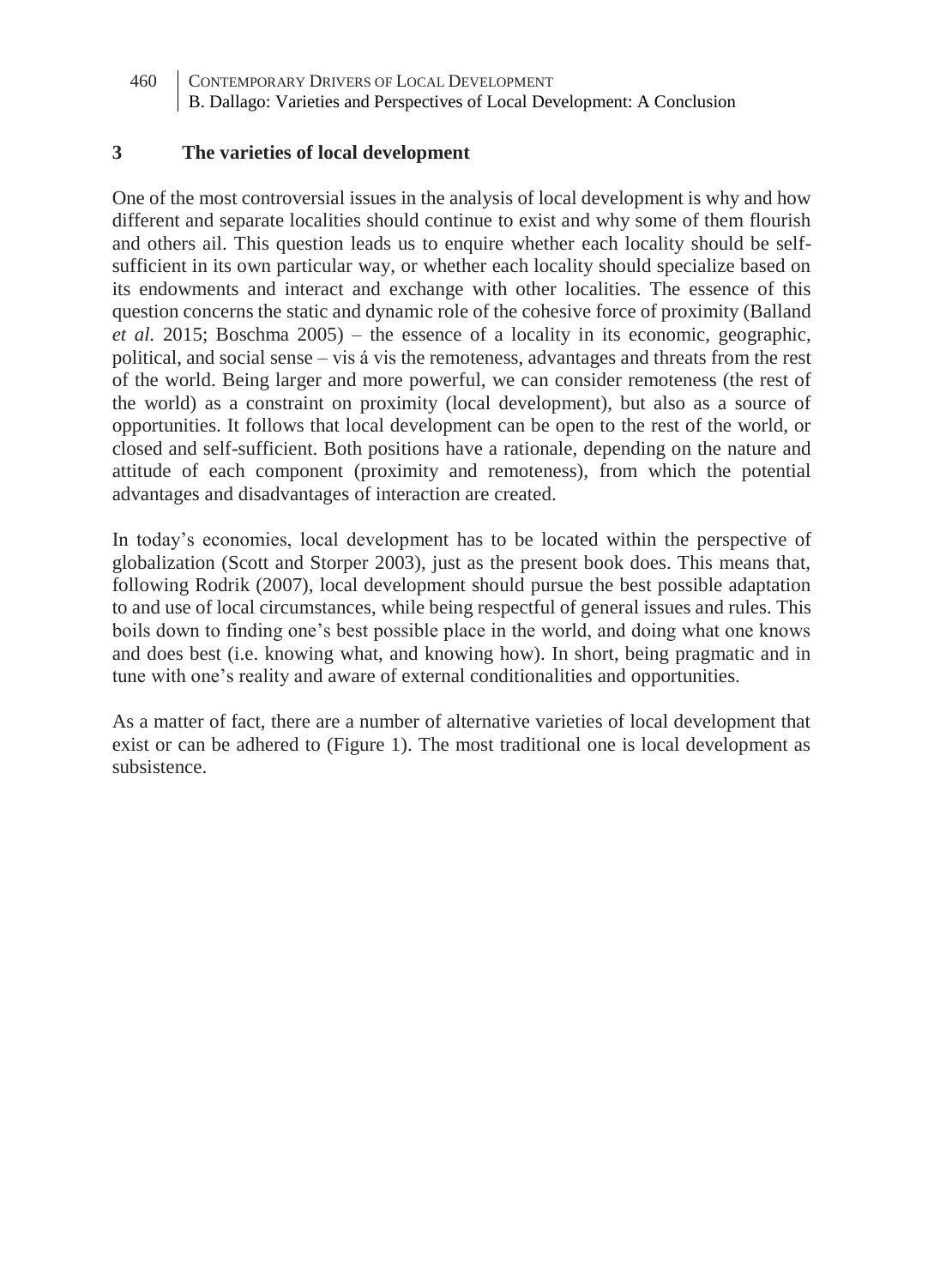High Low  $\leftarrow$  High Pressure to international integration **Open** Global convergence **Local Development**Pressure to international integration Subsistence and Localism **NO** Pressure to adapt to local circumstances  $\text{Low} \leftarrow \text{^{}}$ 

Figure 1: Alternative varieties of local development

In this case, local development is based on the isolation of a local constituency from the rest of the world in a posture of self-defense. There is a static adaptation to local circumstances in that local development is the only way for the community to survive, and this is usually done by making traditional use of what is available locally. This is most often a weak choice that is unable to support a strong and flourishing society; a choice that comes from isolation from surrounding territories, be this due to a very low level of development, entrenched power coalitions, threats from neighbors, a lack of infrastructure or the conservative attitude of local constituencies.

Localism represents a variety of local development in which self-sufficiency is the outcome of a free choice by local society. In this case, local development is based on adaptation to local circumstances and resources based on the supposed superiority of one's locality, an aversion to foreign practices and societies, and fear of invasion or anxiety about the contamination and disruption of one's culture. This variety may be associated with good economic performance and social and political stability in favorable conditions (e.g. the Italian free municipalities in the Middle Ages), yet the advantages of exchange and interaction with other localities and specialization are foregone.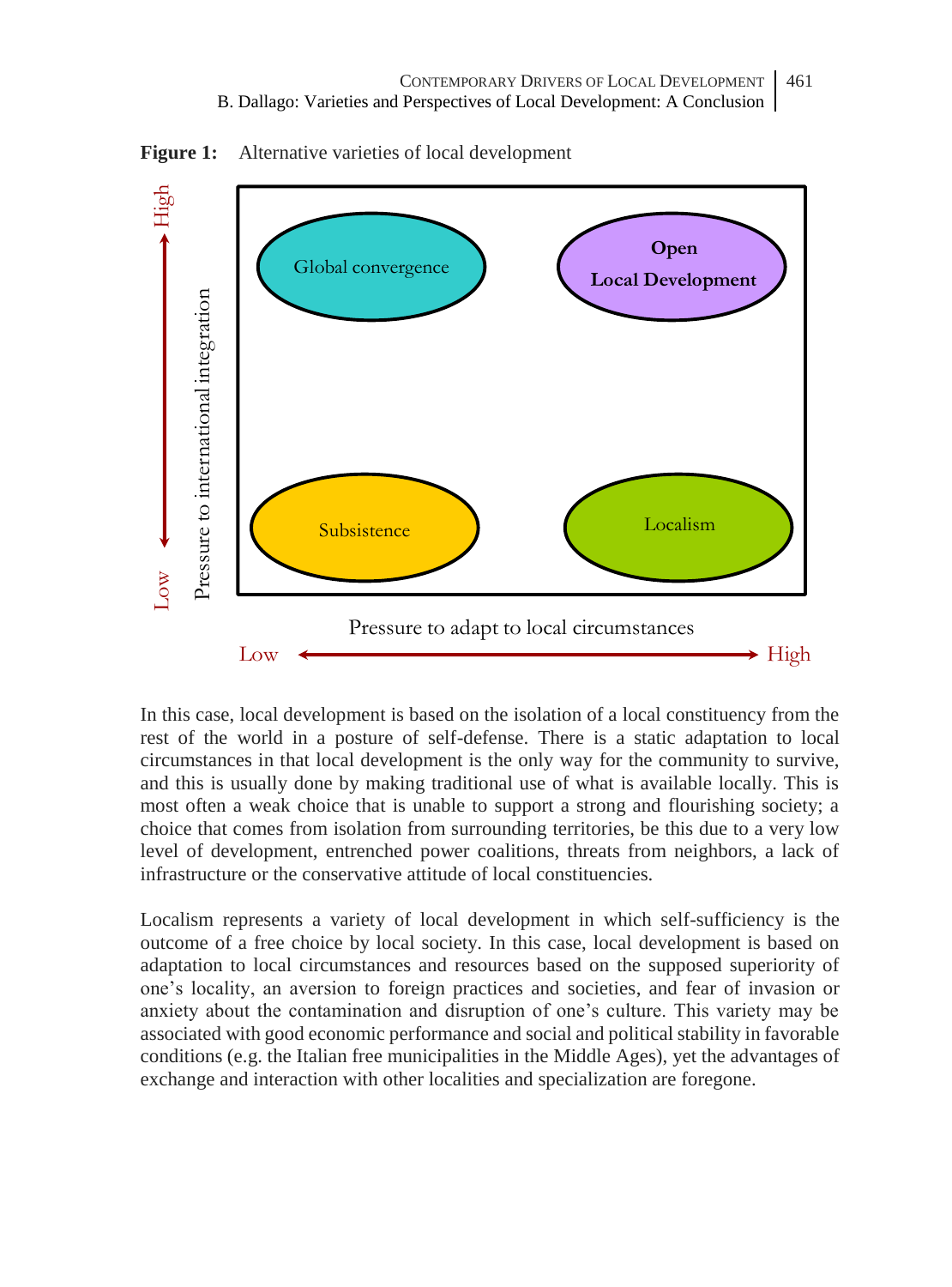Global convergence is the preferred variety of mainstream economics and politics (Fukuyama 1992). With this variety, only the pressure for international integration matters along a standard model, be this neo-liberal, Marxist, confessional, or something else. Adaptation to local circumstances is mostly seen as a meaningless curiosity and a sign of backwardness and isolation. All that matters – be it due to the nature and working of markets or democracy, or something else – is that localities should converge to one "best" standard. Exchange, specialization and competition in the economy, and interlocality and international trading and cooperation are important in this variety of local development, and are based on the optimal allocation of resources, similar political regimes, equal rights and local or national sovereignty. This variety allows only for some minor local variants of the same model, leaving local idiosyncrasies and, consequently, local development out of consideration.

This variety of open local development promises to overcome the unilateral, limited and one-dimensional (or dimensionless) nature of the previous varieties. It is based on the necessity of and interest in integrating internationally and making the best possible use of local circumstances. Clearly, localities differ in terms of their internal composition and construction and their relation to the rest of the world. As to the former, localities are endowed with qualitatively different resources, along with quantitative differences due to their particular traditions and preferences, dissimilar religious practices and political structures, distinctive social components and organization, separate natural environments and geostrategic placements, different kinds of knowledge, and many more issues. All these variables can be considered the endowments of localities; i.e. features and variables that are a given at any time. Following this perspective, the only choice available for a locality is to adapt to these endowments and make the best possible use of them in order to improve efficiency and the level of development, and to pursue social and political stability and guarantee desirable rights to its citizens.

Such qualitative differences – together with the quantitative differences in the endowment of resources – create opportunities for advantages and gains by means of specialization and interaction with other localities. If any locality is able to make the best possible use of its endowments, it will find its best possible place in the world. Since endowments vary qualitatively and quantitatively, and since the abilities and constraints on using them vary from one locality to the other, localities differ in both an absolute and relative sense from each other. Different varieties of local development follow, which make the comparative approach particularly useful and important.

Thus, a locality rich in natural resources may have a favorable basis for development and exchange with other localities. This is the case, for example, of Canada, a country in which extended localities specialized in cod fisheries, the fur trade, cereals, and timber. This specialization stimulated the development of an upstream industry producing machines for mechanizing those staple activities, and a downstream industry for transforming the raw materials into finished products. This regional specialization affected the regions' and the country's economic, social and political development and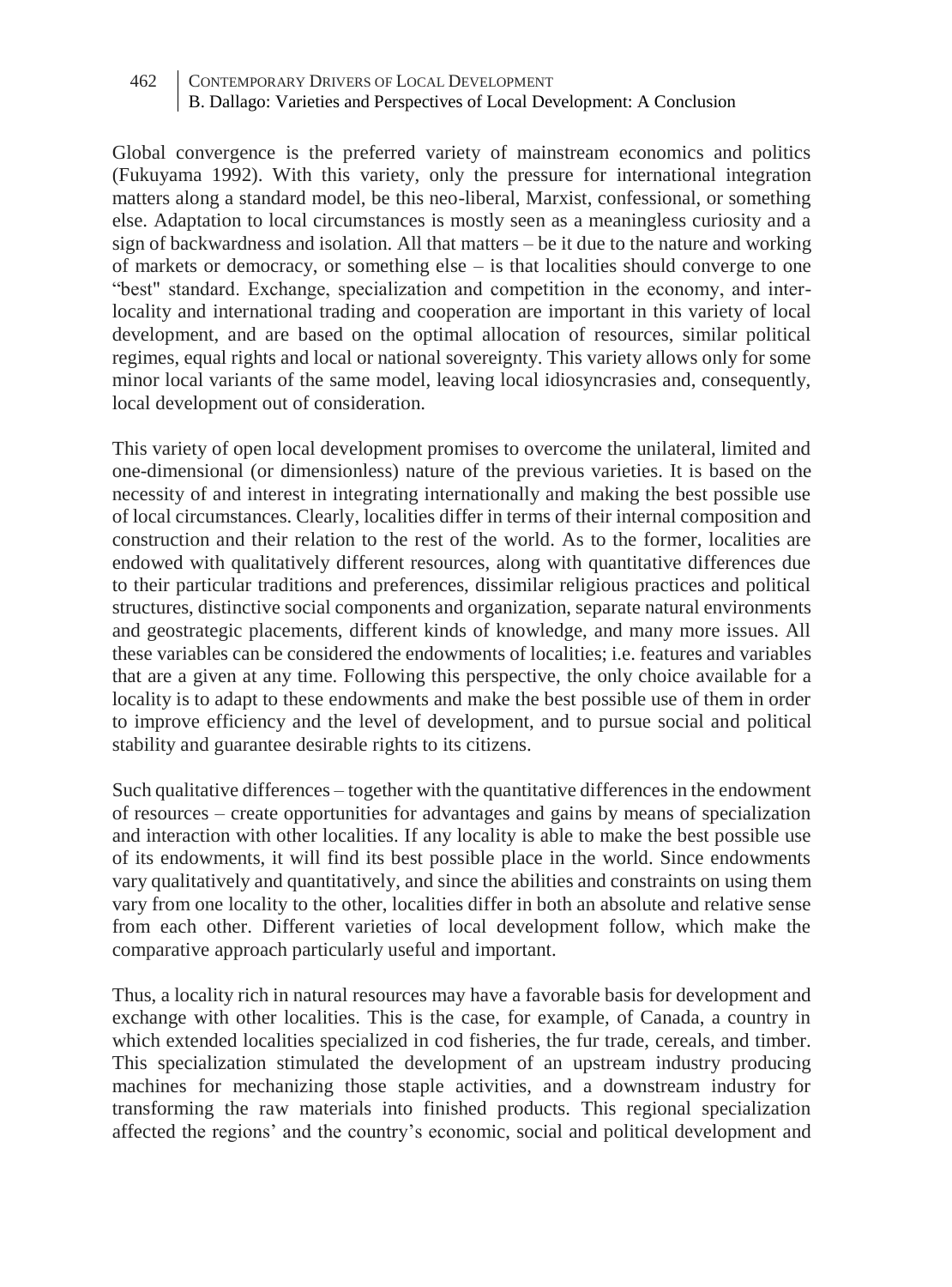brought export-led growth to a more sophisticated and successful level (Altman 2003; Watkins 1963).

In other cases, abundant endowments of natural resources have led to slower growth or economic disaster and social and political disruption, as in the many cases that are referred to when the "curse of natural resources" is mentioned (Frankel 2012; Venables 2016). In a similar vein, any locality that includes different linguistic or ethnic components may find in this complexity a reason for development and stability, or one for disruption and tragedy. In the former case, cultural and ethnic variety may attract tourists or may create opportunities for different forms of specialization and entrepreneurial activities within the same locality. The existence of linguistic minorities has been shown to foster the establishment of beneficial relations and cooperation with countries where the minority language is the national language, as in the case of the German-speaking minorities in Central Europe. In the latter case, however, the linguistic or ethnic complexity of a locality may end up in tension, contrasts, and mutual obstruction, even leading to civil war.

This book fully adheres to the perspective of this open variety of local development, including its various declinations in the case of different localities. What emerges is a rich panoply of the many varieties of local development that can exist, from highly developed and stable localities (e.g. Regensburg, in the paper by *Litzel and Rust*) to wartorn and natural-disaster-affected localities (e.g. see *Waisová and Cabada* on environmental cooperation and security, and *Pant* on central Nepal). This panoply offers an excellent basis for further research, particularly that which employs a comparative perspective across localities and time and investigates the reasons for and rationale of the different varieties of local development, different ways of adapting to and making use of local circumstances and their advantages and disadvantages, and the conditions necessary for and the possible modes of the beneficial openness and international integration of a locality.

# **4 External and internal processes**

In a thought-provoking book about the fundamental challenge of development  $-$  i.e., alleviating poverty and conserving the environment –, Sayer and Campbell (2004, 3) ask the fundamental question "… why [has] the manifestly sensible goal of managing natural resources in an integrated manner ... proven so elusive"? This observation can be extended to any type of resource, including human and intangible ones. The latter case is even more challenging, since human and immaterial resources – such as knowledge or entrepreneurship – can be considered, following Baumol (1993), as evenly distributed among countries and localities, while natural resources are not. Since there is abundant theoretical knowledge and practical evidence that a lack of natural resources is not necessarily an obstacle to development (as the cases of Japan and other highly developed European countries show) and that their abundance may even be counterproductive (as the case of many African countries proves), an even more challenging question is why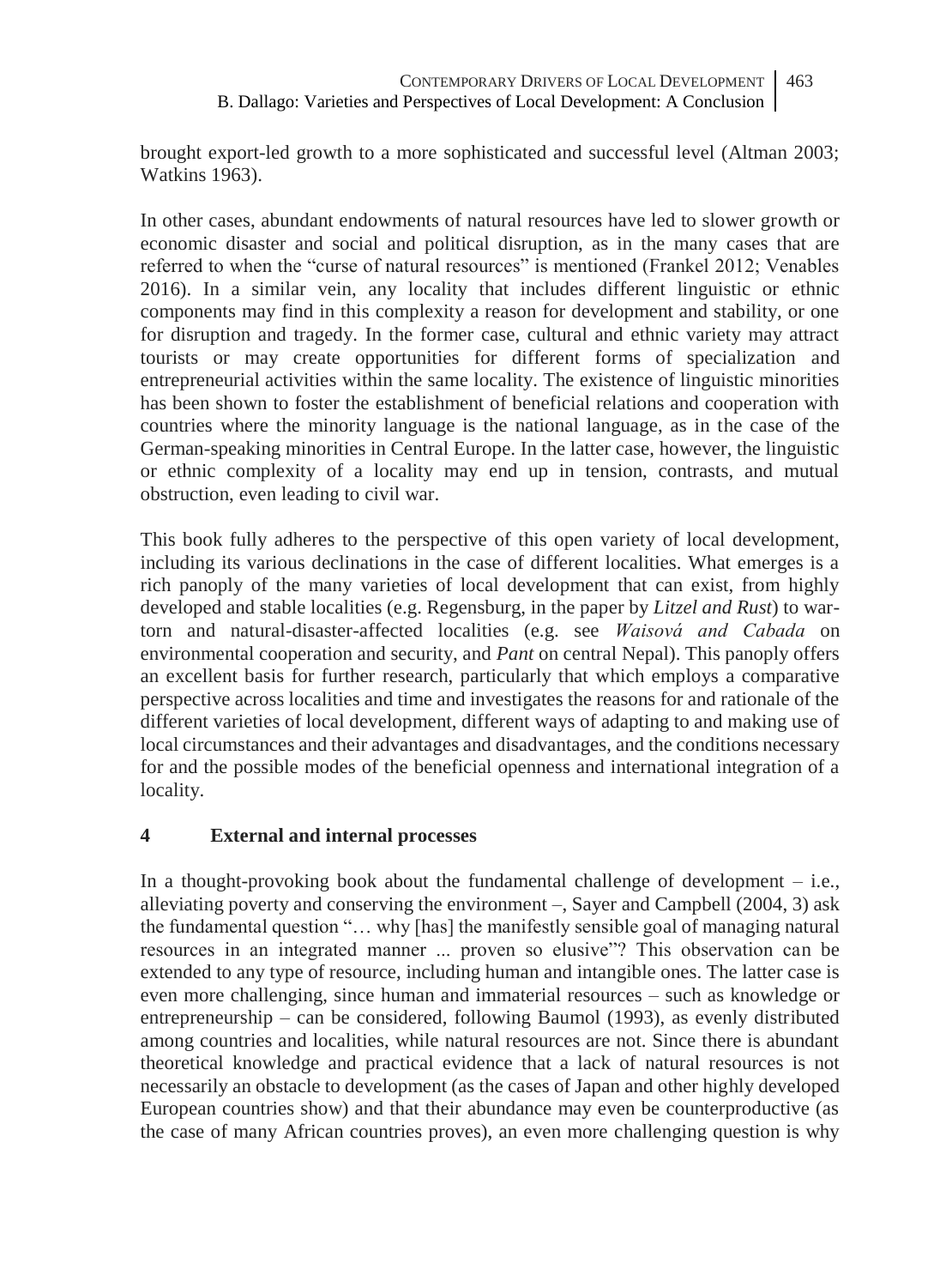potentially available resources either remain underutilized, are plainly wasted, or even become instruments of reverse development and tragedies.

Yet the above quotation stresses a subtler problem: it is not necessarily the management of natural resources that fails, but that a more complex issue is involved: the integrated manner in which resources should be managed. This has little to do with natural resources themselves and much to do with individuals and society: the human and intangible sides of the problem. And this is indeed the approach that this book takes, even when chapters deal with the natural aspects of local development. Indeed, local development foresees an integrated approach among and by human beings based on institutions.

Taking an integrated approach to comparative local development is neither simple, nor without danger. The traditional approach of the social sciences to the issue of local development is that there already exists a good approach which starts with the availability and allocation of resources – be they natural, social, human or intangible –, incorporates their good management, and leads to output and benefits for local people. These processes also sustain the long-term local and global value of those resources. This approach should lead scholars to ask and enquire about the compatibility of the different instruments and goals, be this in a technical or social sense, which has much to do with institutions. Many critics of development programs in developing countries, for instance, maintain that the lack of success in integrating development and environmental conservation derives from the impossibility of combining two inherently divergent goals and agendas. This is the position of some members of the environmental movement (including supporters of "degrowth economics"; see Latouche 2009), but also – on the opposite end of the environment-development spectrum - of advocates for developing countries and the governments of poor countries.

A subtler and more convincing criticism of integrated development programs comes from scholars such as Ostrom (1990). In her deep and challenging analysis of the commons, Ostrom (1990) maintained that local constituencies are able to solve issues with the governance and scarcity of natural resources through many and different cooperative and integrated institutions and approaches that lead to the proper management of the environment and development for the community. However important and progressive this view is, it may suggest that if this phenomenon is lacking, or fails, it is because the community does not have the opportunity to create and implement the proper solutions through an evolutionary process. A lack of local development is thus assumed to be due to interventions external to the community or because of internal ruptures. This is true enough, but it overlooks the problem that a lack of development or its disruption may come also from entrenched local interests.

Various cases involving both scenarios are considered in this book: natural disasters (*Pant*), globalization (*Trevisan*), institutional failure and lack of security (*Waisova and Cabada*), child poverty (*Husz and Perpec*), a lack of infrastructure (*Haller and Moller, Horváth*), local democracy and inclusion (*Kukovič et al.*), social and cultural innovation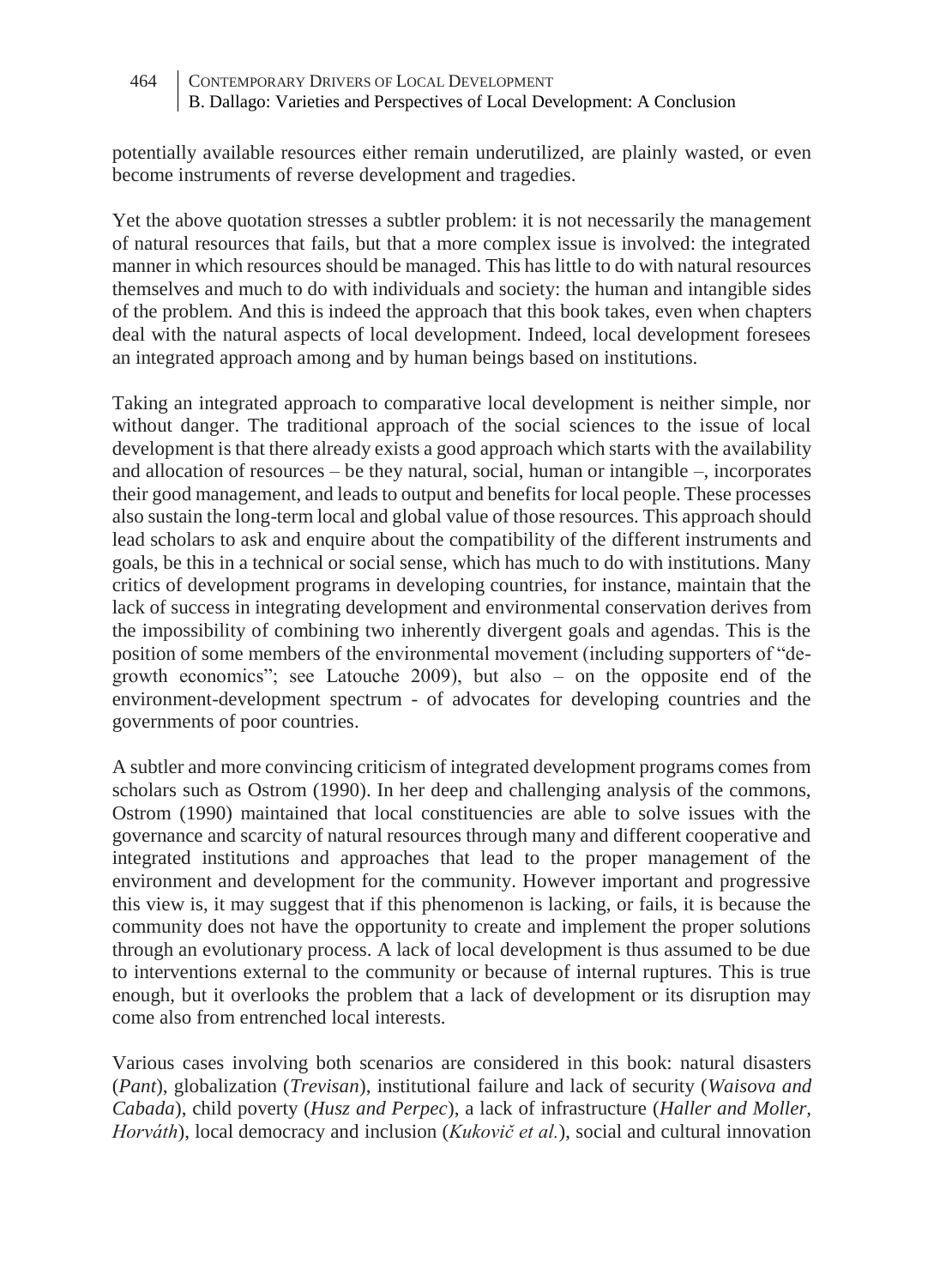(*Orbán*), social capital (*Zaric*), together with broad multi-factor overviews (*Kiss and Rácz*) and discussion of the role of governments and governance, regulation of the use of land (*Elliott*), and the role of local governments (*Kiss and Rácz, Kukovič and Haček*) and their local finances (*Tózsa*). Some further important issues are hinted at more than thoroughly analysed in this book that deals primarily with Europe: the demonstration effect and its consequences for consumption and investment in less-developed localities, the growth of inter-personal and inter-regional inequalities, and the priority awarded regional and national financial stability and the consequent limitations that are imposed on social and development policies, particularly within the European Union (EU).<sup>2</sup>

Various types of external intervention that have occurred to the detriment of local development can be identified but these are certainly blurred and borderline cases: e.g. neo-colonialism, and the presumed fight against terrorism and the defense of human rights, including the struggle against child labor in developing countries. In most cases, however, it is usually difficult to hide the negative effects of the latter. However, it is the effect of historical processes, idiosyncratic institutions, resource and investment localization and divergent interests within individual countries and localities that is perhaps of a more serious and resilient nature. Various countries show serious internal divergence, including in the form of increasing inter-regional differences even within coherent areas, thereby activating important instruments for inter-regional convergence such as the European Union (Eurostat 2018), apparently at odds with prevailing trends in an age of converging inter-national differences (Lange *et al.* 2018). The cases of Northern and Southern Italy, Eastern and Western China and Germany, or the more geographically scattered model of the United States and many others are well known and do not require further mention, except to stress that within these broad areas there are further important patterns of development and stagnation of smaller localities. Again, the book offers important contributions that delve deeply – directly or indirectly – into this complex set of external and internal issues: from theory (*Möller*) and measurement (*Dauth*), to infrastructure (*Haller and Möller*), technological progress (*Horváth*), reducing child poverty (*Husz and Perpék*), local democracy (*Kukovič et al.*), the role of universities (*Litzel and Rust*), social and cultural innovation (*Orbán*), but also reconstruction plans after disasters (*Pant*), local finances (*Tózsa*), globalization (*Trevisan*), environmental cooperation (*Waisová and Cabada*), security management (*Waisová and Cabada*), and social capital (*Zaric*).

Interpersonal inequalities often go hand in hand with inter-regional inequalities, in part because the nature and goals of domestic constituencies may conflict with local development goals and because the development of one locality may be counter to the interests of other localities. This conflict may be open; for example, concerning the allocation of resources from common funds. This is the case with EU funds (conflicts over the size of the common EU budget and the share within it of the different chapters; in particular, Common Agricultural Policy and related funds vs. structural funds for the promotion of local convergence) or national funds (transfers to Southern Italian regions in contrast to higher taxes for Northern Italy, or similar processes in Germany after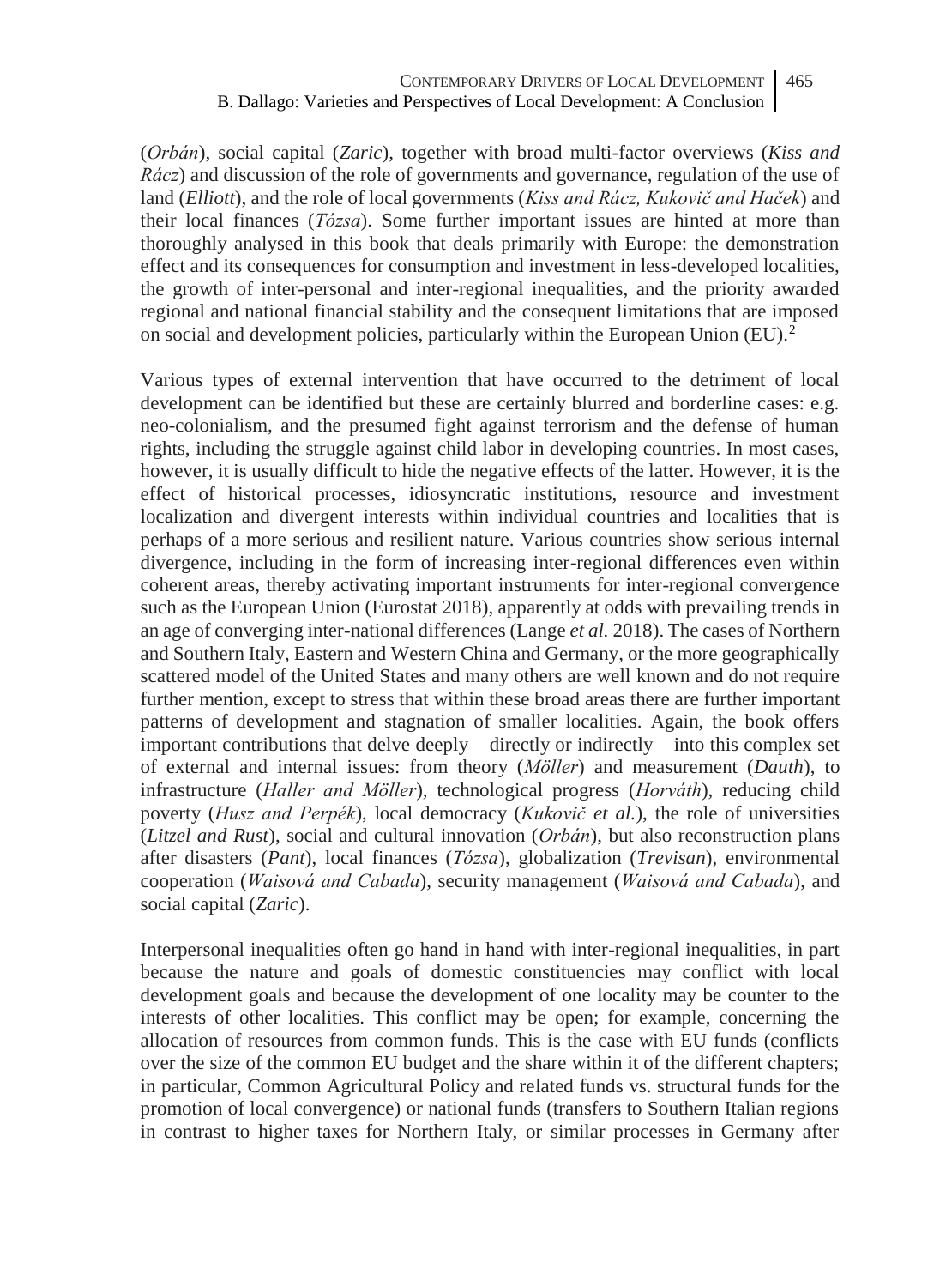unification), or public investment in one area but not others. The situation may be less evident when there are social contrasts (e.g. the successful green revolution in poor countries, particularly in India, was to the advantage of certain regions and wealthier farmers and the disadvantage of poorer ones who were left less able to compete than before). Another case is that of Common Agricultural Policy in the EU which has mostly helped large-scale, wealthy farmers in central-northern EU to the disadvantage of other areas, particularly Southern Europe, which has had to compete in more unfavorable conditions (De Grauwe 2014).

### **5 Explaining success and failure in local development**

It is wrong to state that local development programs have been unsuccessful or had distorting effects. Many successful cases of intervention exist, and this book offers many such examples, case studies and analyses. Yet a comparative approach to local development should not be limited to the comparison of different cases and issues of local development through a horizontal, cross-sectional approach. There also is a dramatic need for a trans-level approach which incorporates the relationship between local development and national or international development. Can we really promote local development without the more general process of development in a country and at an international level? Sayer and Campbell (2004, 4) maintain that "[m]any attempts to integrate complex sets of knowledge and the interests of diverse sets of actors into a common framework have yielded disappointing results. … What is surprising is not the improvement of integrative methods over the past 40 years – rather it is their fundamental similarity. The words have changed but the paradigm remains similar".

This statement is perhaps too strong. Looking at this book, there are chapters whose content goes beyond this criticism in outlining a potentially new paradigm. For instance, *Waisova and Cabada* offer an integrated example that is based not exactly on a new paradigm but which offers an integrated approach to the difficult issues of local development, environmental cooperation, peace-building and security. The two chapters by *Futó* and those by *Gabriel et al.* and by *Haller and Möller* stress the role of education and the presence of a dynamic university as the most important factors in fostering paradigm change. These explanations are clearly in line with the three-helix analysis (Etzkowitz and Klofsten 2005) and the claim for the need for a creative class in a locality (Florida 2002). These chapters offer a hint of the explanatory power of an integrated analytical approach, although they cannot in a clear-cut and unequivocal way specify what the causes are, and what the effects. Does a locality need security to develop, or is development the best guarantee of security? Is education the cause or the effect of local development? Case studies tend to suggest that both are required depending on local circumstances and particular events, and that a circular process of mutually reinforcing – or weakening – events may be in operation.

However, the underlying operational approaches of most local development programs remain doubtful, and side effects and unforeseen consequences abound. It is not only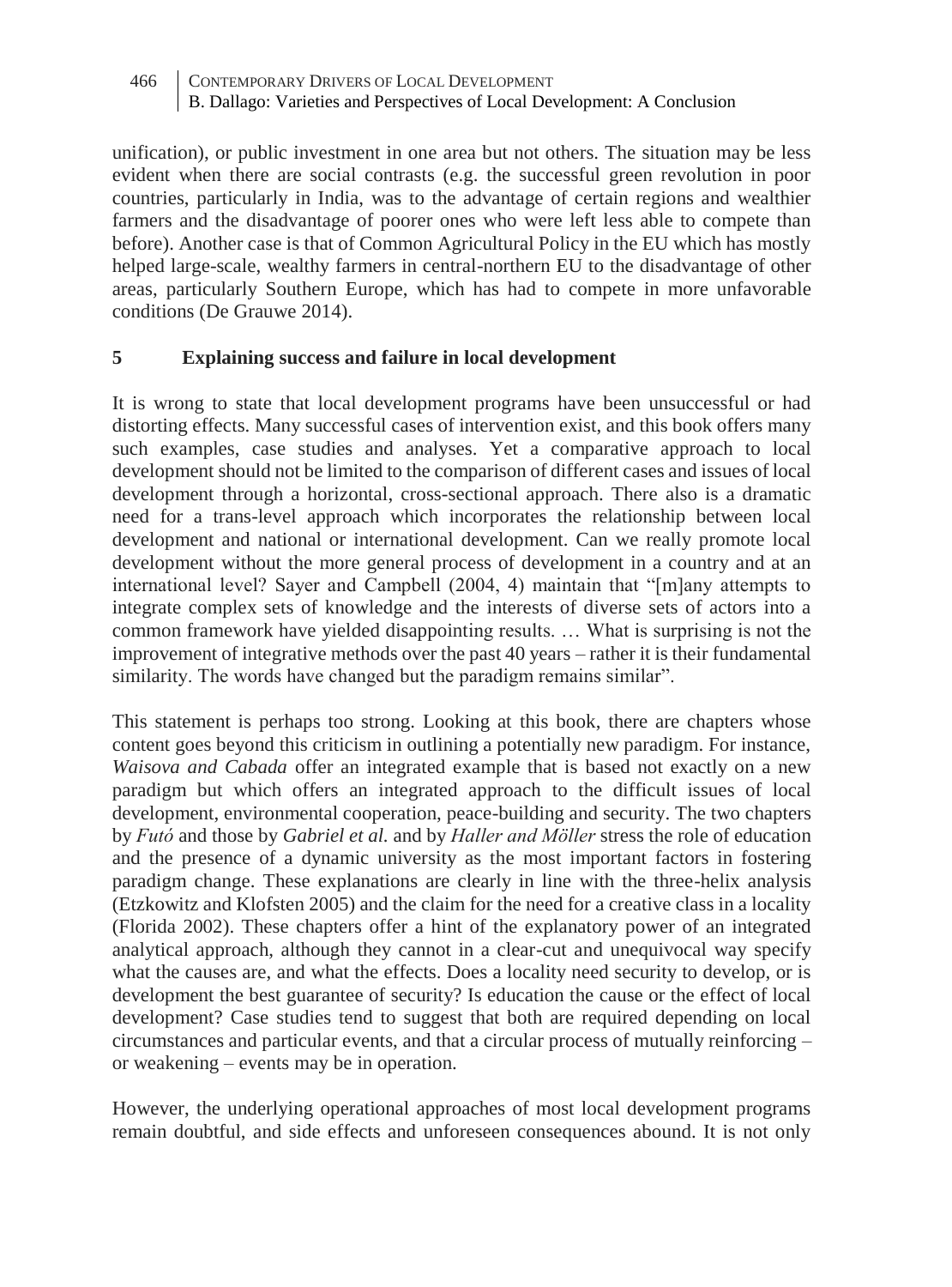peaceful areas that run the risk of missing out on international support that is concentrated in conflict-affected areas. It may also be the case that external support, or the prospect of it, may set in motion processes that disrupt the chances of local development. Within unstable localities or states, some social groups or politically powerful people may find it convenient to cause instability or conflict if they are convinced that they will be able to make gains from international help or domestic resources allocated to conflict resolution and local development. The case of selected regions in the south of Italy show that the availability of massive transfers from the central budget to those regions may prompt traditional criminal organizations to reorganize in order to capture valuable rents. Criminal organizations may then invest in rents or parts of them in the regular economy and use violence to avoid competition from clean businesses (Arlacchi 1986). Even wellintended support for local development may reverse development. The situation in the former Yugoslavia (Dallago and Uvalic 1998) and many other localities and countries are examples of this danger. It is important to undertake further research to foster understanding of this kind of danger: namely, to identify the factors and the circumstances that activate such negative processes and define the instruments that can be used to avoid such danger or combat it and reverse its effect.

It is important then to make it clear that local development is not an exclusively one-way process. In reality, it may fail and be reversed. It may even restart again, either due to well-chosen policies or because of "spontaneous", unplanned and unmanaged sets of events that reactivate virtuous processes that lead to local development. The chapter by *Trevisan* presents an important case in point: that of Italian industrial districts. These were one important component of the dynamic economic development and social transformation of Italy until the 1980s, after which the districts started to weaken and fail, apparently because of their inability to adapt properly to globalization. Yet the agony did not end in the death of many districts, nor was it an endless process. Many industrial districts in later years were revived and again became competitive after years of transformation and restructuring. While policies played a role in this happy development, self-help and reorganization played an outstanding role.

This particular case suggests that it may be possible to invert unfavorable and negative trends. It is therefore important to build a theory of the factors and circumstances that may support and strengthen this process and its management. The book offers interesting responses to this need, although not necessarily definitive and generalizable ones. Perhaps the main such answer is that it is important to invest in human beings, since these are the most fundamental resources for local development. This requires starting with children, who must be given proper opportunities (*Husz and Perpék*) and continue on to higher education, where the teaching of local development should be more prominent than it has been so far (*Futó, Gabriel et al.),* and the role of universities should also be elevated (*Litzel and Rust*). It also requires proper roles for infrastructure (*Haller and Möller, Horváth*), land use and the environment (*Eliott, Waisová and Cabada*), local governments (*Kiss and Rácz, Kukovič and Haček*), social and cultural innovation (*Orbán*), the protection of fundamental rights of both businesses and minorities (*Ferrari,*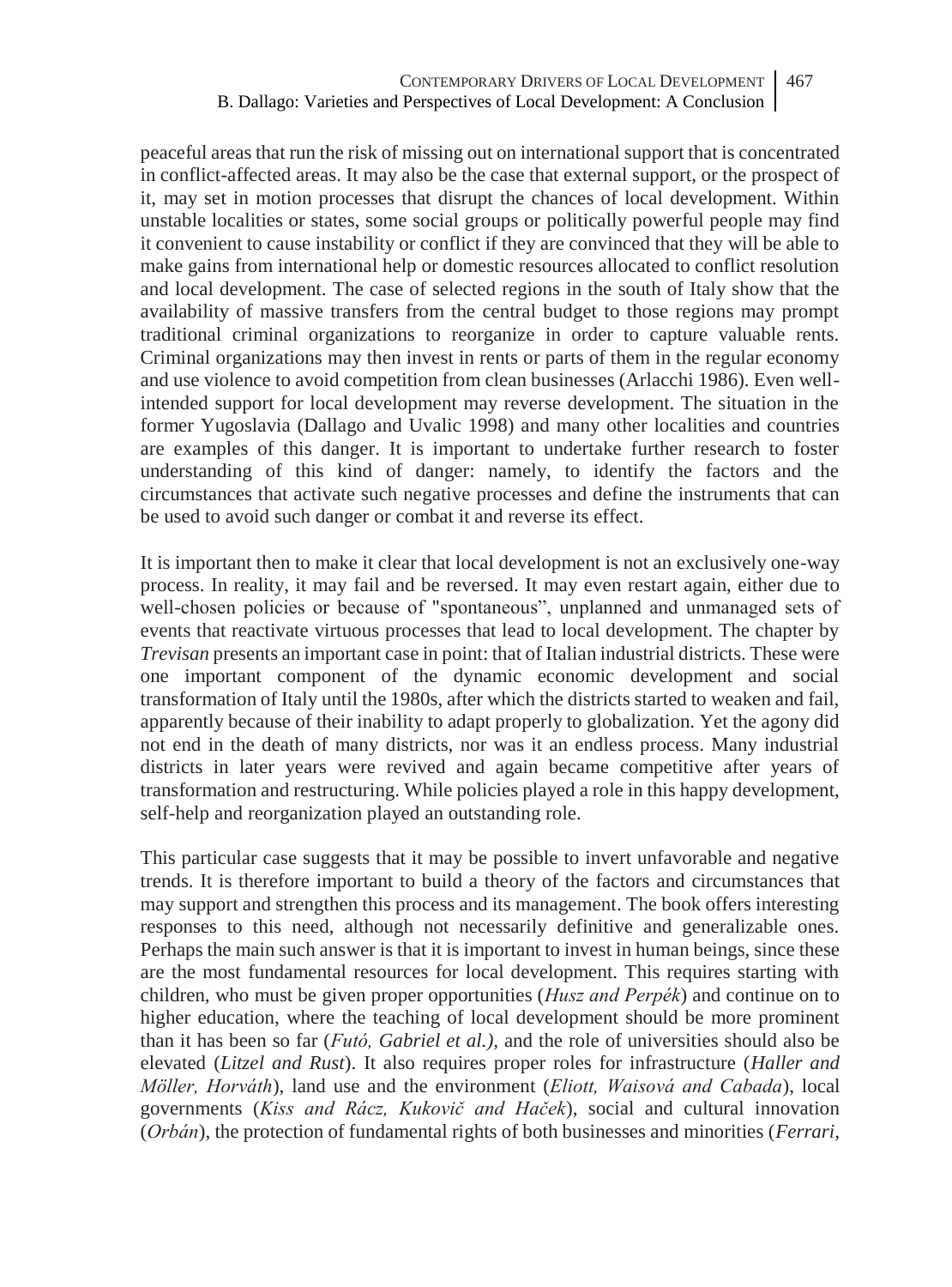*Penasa*), security (*Waisová and Cabada*) and democratic consolidation and participation (*Kukovič et al., Zaric*). The analysis of all these issues should be done comparatively whenever possible to assist with understanding and placing individual cases in context. It should also aim at the development of a general systemic theory of local development to place each factor in relation to the others and clarify the overall interaction network in a multi-factor analysis.

# **6 The multidimensional nature of local development**

It is not easy to understand precisely what local development is, why it is important, why it is complex, why it is in inadequate supply, and why the comparative approach is really necessary. Often, general (national) and international (globalization) processes are offered as alternatives. Most analyses of local development deal with what is directly or indirectly within its purview: a set of needs (development) promoted and managed – sometimes governed – at the local level (local) by means of resources (natural, human, financial, technological); resources that sometimes come from outside the relevant locality (national, international, other localities). The book offers various contributions to all these different cases.

However, local development also has different dimensions that this book considers extensively. According to these perspectives, local development means pursuing the stability and cooperation of local constituencies. This may require only political agreements and proper institutions, without the use of resources, or may require the use of resources produced locally or elsewhere. Stability may be good in itself or may be a precondition of development and the production of more and better resources. There is also a third level: the implementation of the rights of human beings as a supreme good. This may be, in turn, a precondition of development, as Sen (1999) forcefully stresses, or may require the use of local or external resources.

All these dimensions are better considered in the next section. They are important and require that local development is analysed in a complex, multidimensional way. A common trait is that local development arises from differences within countries and pursues the particular advantages – human, social, economic, financial, national, international, technological, and physical – of localization (Porter 2000). This book reflects these different dimensions of analysis and offers explanations for why local development is important (see *Möller* on theories of local development).

Using an integrated and multidisciplinary approach to the study of local development is fundamental, as stressed above. Yet it is extremely difficult. This approach has produced astonishing results in many fields (in particular, in the natural sciences and technologies). In social sciences it is intrinsically more complex and difficult, therefore also fragile and more complex to manage. This is so for different reasons. The number of variables that social research is required to manage is much higher than in the case of the natural sciences, and the value of such variables is often difficult to assess, being imprecise,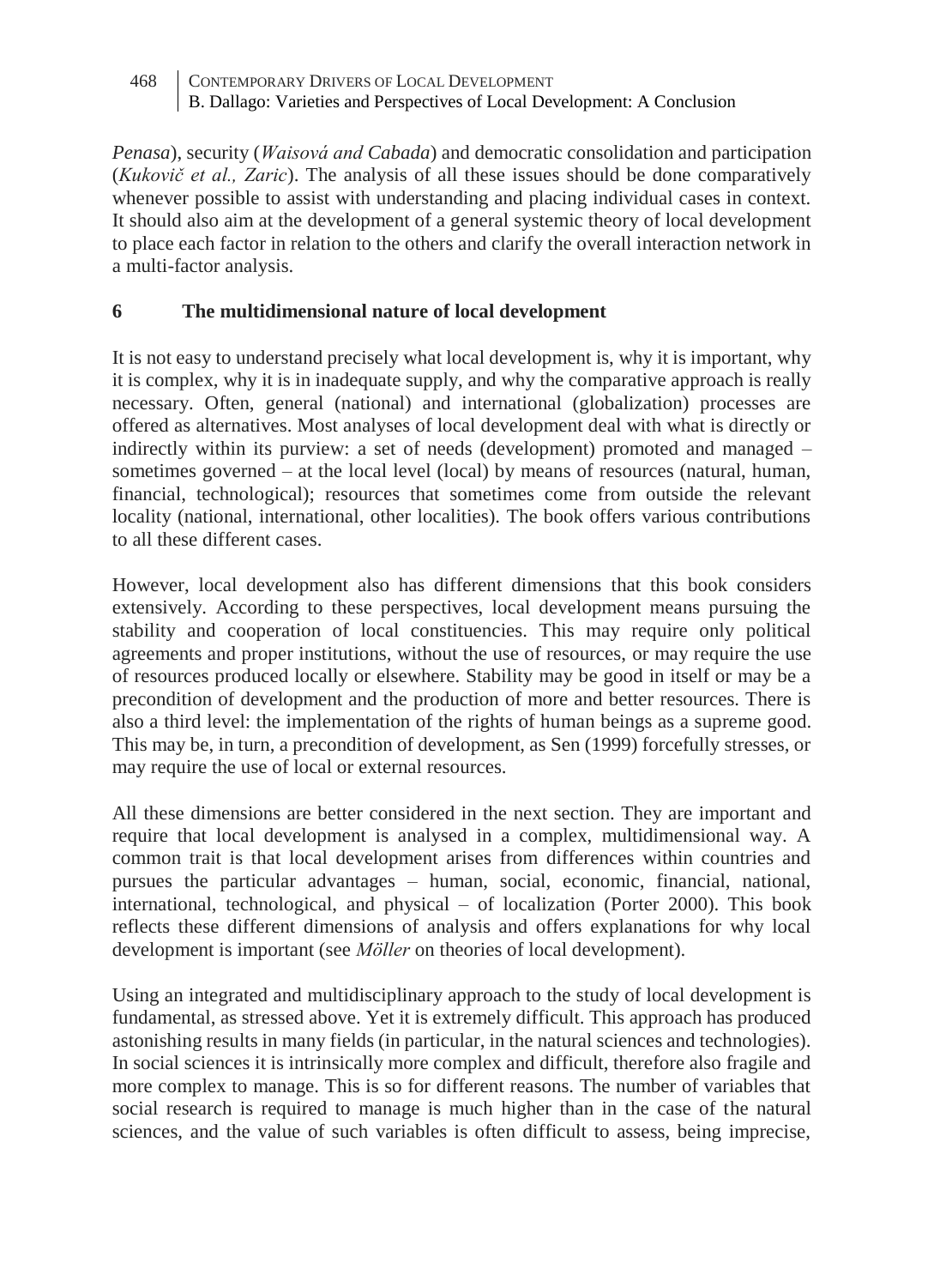blurred, or plainly concealed. Moreover, social sciences have to deal with the well-known problem of the participating observer, whose observation and implementation of action influence the phenomenon under study through modifying the value of parameters. This is a fundamental difference from the natural sciences that can make use of the ideal conditions of laboratories or observation from an enormous distance. Third, the subjects of local development – and quite often the organizations who promote and support it, and also the scholars who study it – have their own idiosyncratic interests and goals that may be at odds or even conflict with each other. The most evident cases of this in this book are presented by *Waisová and Cabada*, but they can also be found in other chapters. Fourth, the variables at stake and their value may easily change through time due to external influences or interaction among the variables themselves. The chapters by *Haller and Möller*, *Kukovič et al.*, *Litzel and Rust*, *Pant*, *Tózsa*, *Trevisan*, *Waisová and Cabada* offer the most prominent example of such changes in this book.

These problems are particularly serious in the case of local development, since the number of variables is extremely high and distances are much shorter (distance actually being replaced by vicinity) while the role of the observer is more direct. In the present book, the chapter by *Kiss and Rácz* about the factors and policy measures that influence local economic development (a subset of overall local development) enumerates 17 different factors. The number of fundamental variables (those that are the main subject of a chapter) considered in this book is 30! Nevertheless, the importance of an integrated, systemic approach requires that some simplification and generalization occurs through a comparative analysis of local development. The collaborative and coordinated research of experts of different aspects and dimensions of local development around previously well-defined topics, such as this book contains, is one important and effective way to do the latter. The system perspective requires also that local development is seen as a fundamental part of a more complex reality, which includes different levels (national, international) and different fields (economy, society, polity, law, geography, strategy, nature, technology, and many others). This book also offers a vast range of different analytical angles inspired by different disciplines. A proper system view is still lacking, but at this level of knowledge and analysis of local development, pretending to offer one would definitely be premature. Yet it is necessary to work consistently in that direction, while various important elements and inspiration may be obtained from the present book.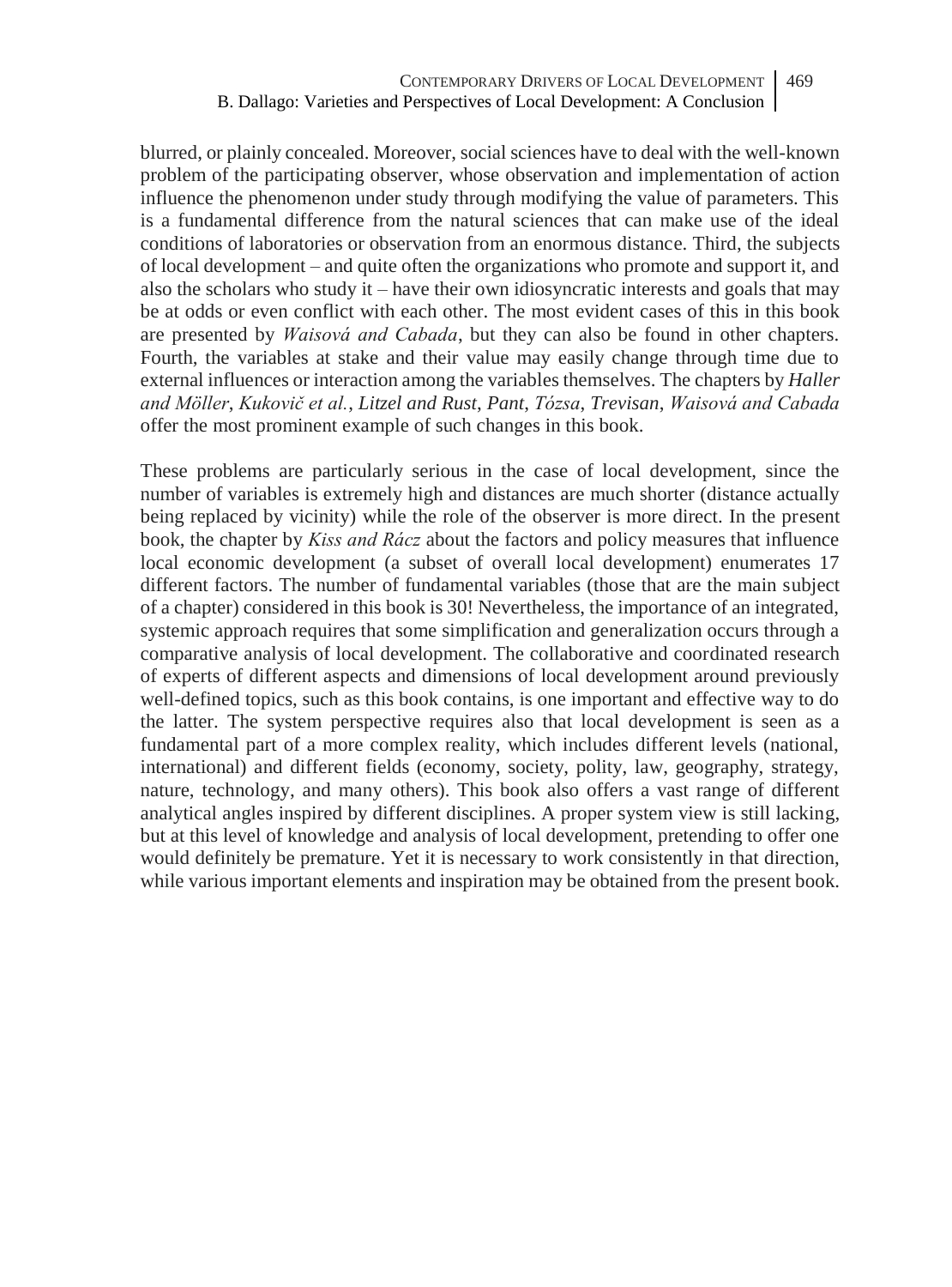#### 7 **Three critical dimensions**

As mentioned above in Section 5, local development moves around three main dimensions, as defined in this book. The common thread of the three perspectives is difference: local development makes sense and is important because there are differences within countries and internationally among different localities. This situation goes well beyond the statement that geography matters, and that resources tend to agglomerate in particular spaces, although this is certainly true and important (Krugman 1995).<sup>3</sup> What is fundamental is that space and distance matter for human activity in different ways, both material and immaterial. The latter span from spillovers and agglomeration economies in economic activity to a sense of belonging, the circulation of ideas, transaction costs, common culture, interpersonal relations, trust, and many more. These aspects stress that local development has its own raison d'être, both in its own right and as an organizational principle of more complex societies.

This is the perspective that the European Union takes in building European integration and pursuing convergence within it among different countries and NUTS localities. The main goal of EU regional policy design is to reduce the development gap among NUTS localities and among member countries in order to promote economic, social and territorial cohesion. The communication "Regional policy contributing to sustainable growth in Europe 2020" that the European Commission published in January 2011 encourages EU member countries to increase their expenditure on regional development in terms of education, research and innovation, and to base their future investment on smart specialization strategies. These initiatives are at the basis of the Europe 2020 strategy that calls for partnership among national, regional and local authorities for their implementation. Eurostat defines the local development perspective at the basis for an important part of its statistical activity:

*"Comparing data at a regional or subnational level is often more meaningful and such an analysis may also highlight disparities within countries, such as an east-west divide in Germany or a north-south divide in Italy. Alternatively, such analyses may reveal differences in patterns of economic development, for example, Germany and Poland have polycentric patterns of development with several relatively large cities spread across their territory, whereas France and the United Kingdom are examples of a more monocentric pattern of development, as their economic activity is more concentrated in and around the capital cities of Paris and London" (Eurostat 2018, 8).*

A proper way to organize the analysis of local development, and a way that reflects the approach of this book, is to look at the fundamental dimensions that local development has. There are three such fundamental dimensions, which should not be seen as alternatives. They coexist in many cases and often support each other, although tradeoffs also occur. An important way to follow an integrated and systemic approach to local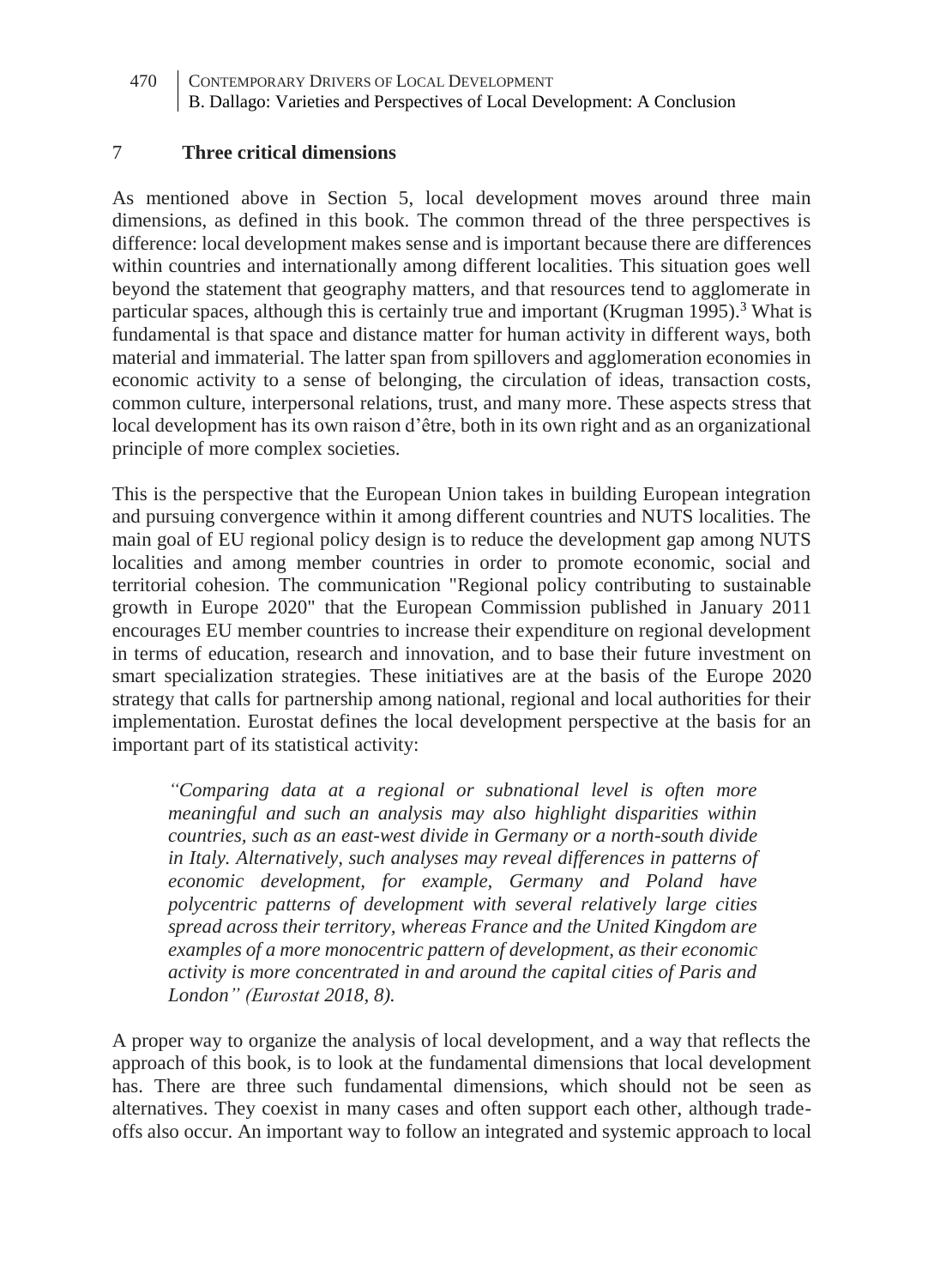development is to keep all these dimensions under due consideration. While most papers deal with different perspectives and some of them cut across all the three dimensions (e.g. *Kiss and Rácz* on factors and policy measures influencing local economic development), they can be organized along the three different dimensions that differences in interlocality assume, all based on institutions of a different type and nature. Taken together, as in this book, they may represent an important step in the direction of an integrated systemic approach to local development.

A first such dimension is that of *efficiency*. In this perspective, local development aims at managing differences in order to pursue competitiveness, innovation, higher incomes and wealth, more jobs, and more well-being. This requires the better allocation and use of resources, use of productive factors (economies of agglomeration, scale economies, scope economies), and better knowledge for creating higher (individual and social) economic and social returns. Since activities leading to efficiency are socially embedded (Granovetter 1985) and based on individual engagement and effort, both the dimensions of stability and rights are important for enacting the efficiency dimension. Various papers in this book take mainly, although not exclusively this perspective. These include the chapters by *Kiss and Rácz* on the role of local governments in the development of the local economy, those of *Gabriel et al.*, *Dauth*, the two chapters by *Futó*, *Haller and Möller*, the two chapters by *Horváth*, *Litzel and Rust*, *Möller*, *Tózsa*, and *Trevisan*.

A second dimension is that of *stability*. Here, local development is considered fundamental to managing potentially disruptive differences in levels of complexity and leading the former to a situation that promises long-term sustainability through shared settlement. When assuming this perspective, various important issues come to the forefront, such as sustainability, governance, opportunities, and social capital. Local development aims at attenuating contrasts and conflicts, granting rights and equal treatment (democracy), favoring the cohabitation of differences and thus also reducing the cost and difficulty of managing them. This dimension requires resources that are produced through the previous dimension of efficiency or imported from elsewhere through economic or political channels, and benefits significantly from the third dimension of rights in identifying and implementing solutions. However, resources are not produced in this dimension, but are used to make social and political returns and to create a stronger basis for prosperity. As a matter of fact, this dimension deals with the preconditions and forms of local development and with the components of it that improve quality of life, individual wellbeing and social interaction. A question typically treated in this dimension is whether local development is a precondition of stability or whether it is a consequence. An alternative interpretation is obviously that it involves a circular causation process in which both local development and stability are both cause and effect. Various papers in this book take mainly this perspective, including the two papers by *Elliott*, *Husz and Perpék*, *Kukovič and Haček*, *Kukovič et al.*, *Orbán*, *Pant*, the two papers by *Waisová and Cabada* and the paper by *Zaric*.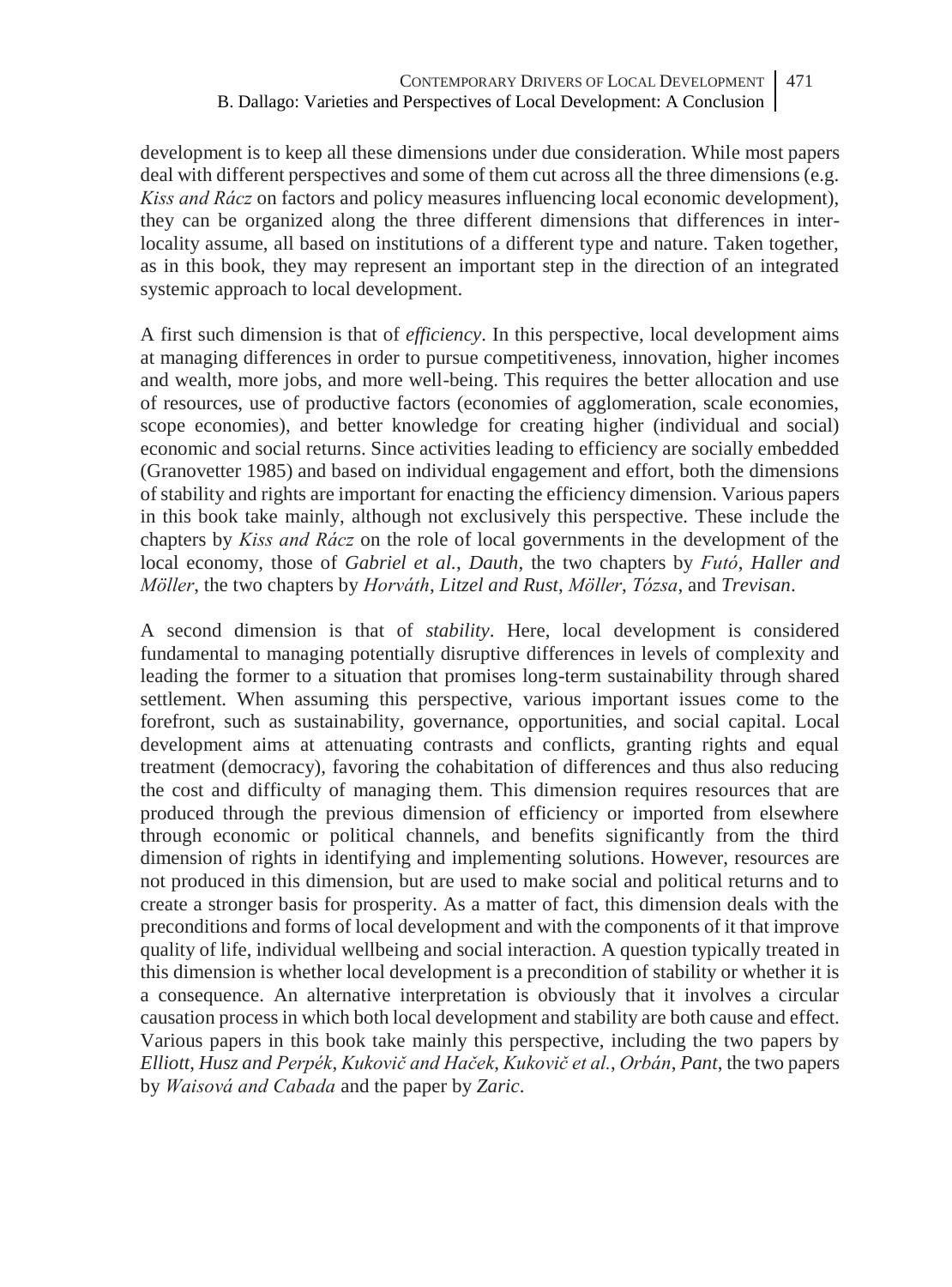A third dimension is that of *rights*. People and social groups, in particular minorities, differ in terms of situations, preconditions, equity, opportunities, psychology, motivations and preferences. These differences may be seen as an asset or as a problem. Their role can equally be one of strengthening or of weakening local development, depending on the attitude of people and groups, the prevailing institutions, and the attitude of governments. Rights are a fact: they are either respected or not. But they also involve processes supportive or hindering of their respect and their transformation into different- or different-level rights. Respecting rights does not necessarily require the use of resources (although their repression may require a great deal of resources), but better institutions, democracy and a specific state of mind. When these factors are properly fixed, rights may offer excellent conditions for upgrading efficiency and guaranteeing stability and are at the core of local development, meant in a broader individual, collective and social sense. For example, minorities may represent a problem and a cost when they are repressed or clash with governments or majorities. However, when their rights are recognized and properly integrated they may create opportunities for the development of the entire locality and the country. This happens through tourism, ethnic entrepreneurship, or through the political and economic relations of the former with other countries. Various papers in this book broadly follow this perspective, including the papers by *Ferrari*, *Penasa*, *Husz and Perpék*, but many other papers include this dimension in a direct or indirect way.

### **8 Vertical and horizontal relations in local development**

If properly managed, local governance should guarantee a resilient basis that promotes local development, helps to advance it and, if it runs out of steam, to consolidate and relaunch it. What is still missing, and what research should contribute to, is understanding and building a general systemic theory of what may increase the resilience of local development, what may weaken successful processes of local development, both internally and externally, and what may put the process in motion again.

Traditionally, there are also perhaps the most challenging questions that theories, analyses and case studies of local development seldom dare to raise, but which have come increasingly to the forefront in recent years: what should highly developed localities and countries, their enterprises and governments, and international organizations change in their stance and behavior to foster and consolidate local development elsewhere? Should external support take the initiative directly or should it rather contribute to fostering a context more conducive to local development through locally governed and owned action? International political and economic relations, and also inter-regional and regional-national relations, are often depicted as zero-sum games. According to this perspective, any case of successful local development increases international competition and supposes that the newcomer obtains its proper place in the international or national arena at the expense of older development localities. If this is the case, it would make sense for the latter to help the most desperate cases (e.g. to avoid unwanted inflows of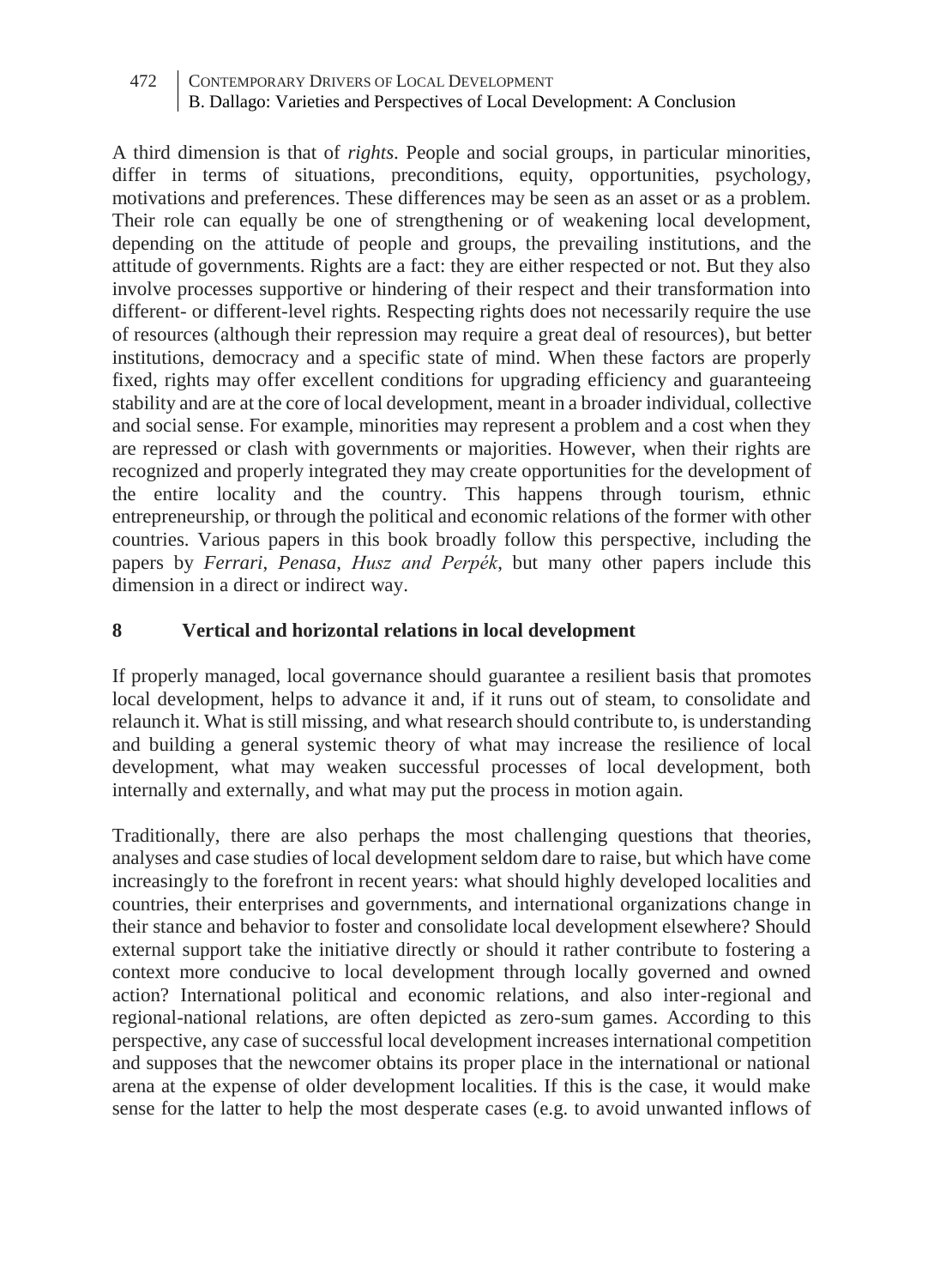refugees, or to soften the worst consequences of military intervention and stabilize friendly countries, but not to cooperate with potential competitors).

If the game is a positive sum one, as it generally is, this approach is myopic. Not contributing to the dynamic and resilient development of others prevents the global arena from becoming wealthier and more stable, and rights more diffused and guaranteed. This deprives developed localities and countries from the opportunity of sharing these advantages. The best way of playing a positive sum game is to open up developed localities' and countries' economies and societies to deeper interaction through trade, cooperation and alliances among equal partners. Obviously, this approach strengthens competition and disadvantages some developed localities or their internal components. These constituencies being less competitive or rent-seekers, it should be in the interest of the developed localities and states to reallocate resources to better uses and compensate the losers with part of the gains. Unfortunately, these kinds of engagements are rarely credible ex ante. Moreover, losers and coalitions of would-be losers may be quite powerful and take revenge in various ways, including through the electoral process, as various cases in Europe and North America give witness. Thus providing external, oneway help for less developed and problematic localities is ultimately easier, even if it may be less effective at contributing to their development.

Along with "vertical" processes between the developed and the less developed, horizontal processes also need scrutiny. An excellent topic for further research in comparative local development would be the careful mapping of the relation between one locality and the others in the same country and abroad. This should be done from the perspective of positive-sum interactions in order to understand the approaches and factors that can be activated to build and strengthen coalitions that want to pursue the advantages of a positive-sum game, including how to compensate credibly the potential losers. Here, a suggestion by Sayer and Campbell (2004) may be useful, albeit indirectly. Organizing multidisciplinary teams to tackle a problem as complex as local development seems sensible and easy enough, but meets with barriers of different kind that often mean that such attempts result in failure. Yet this is not always the case, as proved by the successful collaboration of large teams of diverse scientists in space research, computer technology development, and the study of life-threatening diseases. These are typically scientific endeavors with vast and rewarding commercial applications.

# **9 Further challenges and research perspectives**

Unfortunately, as seen in the previous section, most of the cases relevant to the social sciences may be different and much more complex than those of the other sciences, in particular in the case of local development. Even the apparently closed field of study of small- and medium-sized enterprises (SMEs) in local development hardly attracts multidisciplinary approaches and a sufficient amount of dedicated and focused resources, and lacks efforts to make a difference and overcome the danger of failure. Moreover, the cost of failure in this latter case is borne not by scientists and governments, but by the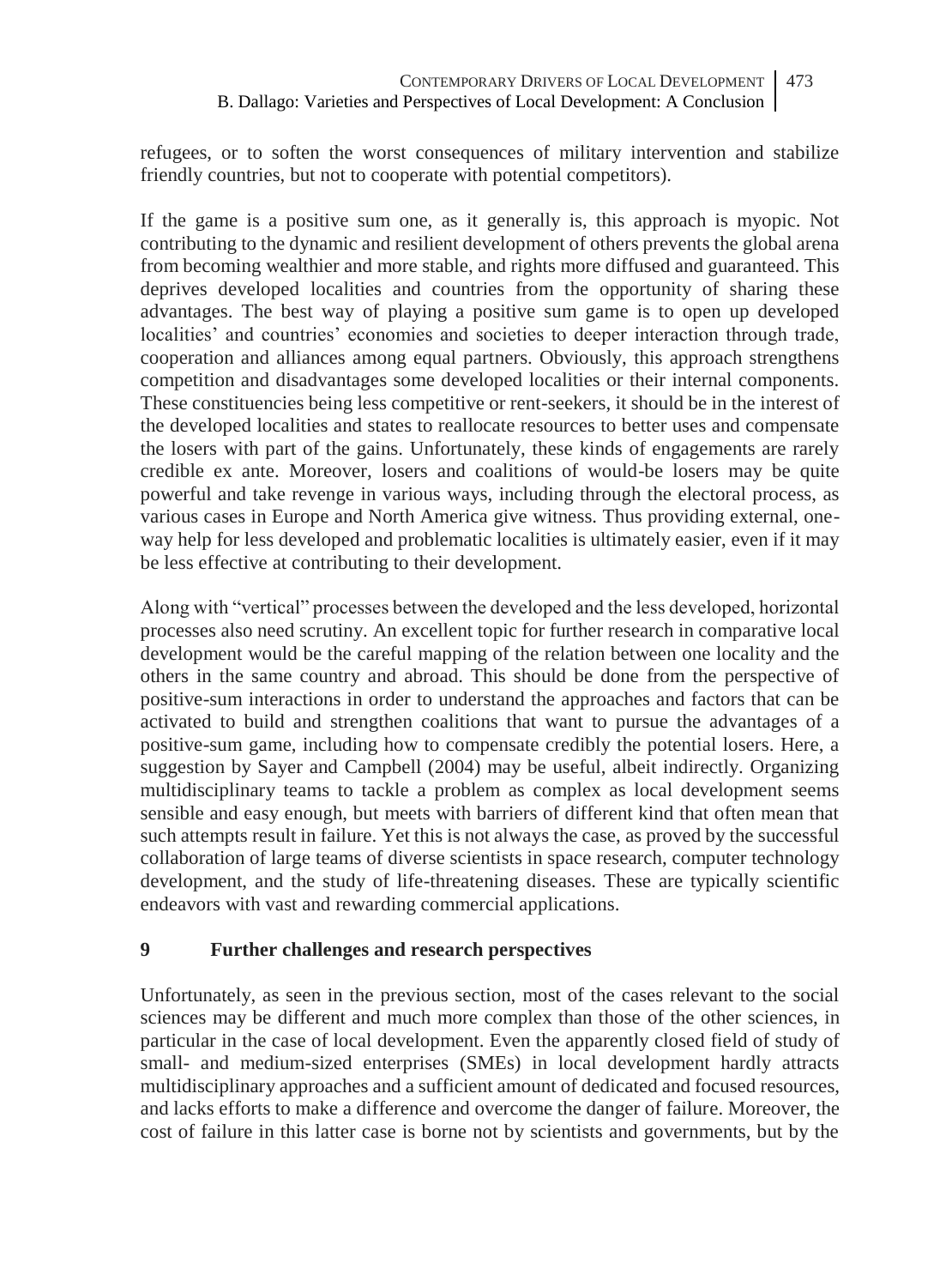lack of opportunities for potentially entrepreneurial people, their employees, stakeholders, and taxpayers. In broader projects of local development and in fields of poverty, destitution, and conflict, the greater cost is borne by the poor, the destitute, the socially weak, and the threatened. But these are weak constituencies who can hardly mobilize alternative resources and, even less, political support, except perhaps through the unlikely threat of armed conflict. On the other hand, such efforts offer good opportunities for specialists to obtain substantial rewards by working on such projects, as the share of transaction costs in the budgets of projects fostering local development and support testify.

It seems that projects and initiatives for local development have an in-built weakness: a lack of focused interest and potentially conflicting interests among those involved, constituting an interesting case of the failure of collective action. Research is needed to better understand how to streamline interests and focus interests and action on relatively simple goals with achievable returns. Much of the effort that goes towards fostering local development has a public, or at least collective, nature and this may weaken the interest and effort of individual participants, and increase uncertainty concerning the direction and consequences of such efforts and the allocation of costs and gains. The governance of these projects and this action is of the utmost importance, and comparative analysis and comparative case studies may provide an extremely useful instrument for this purpose. This book offers hints in this regard, such as in the study by *Horvàth* of travel and tourism, or *Orbàn*'s analysis of social and cultural innovations.

A third important issue that needs work is identifying a comprehensive indicator or set of indicators that permit the assessment of progress in local development, the evaluation of its internal and external sustainability over time, and the appearance of problems and threats. In recent work based on a previous study, Lange *et al.* (2018) further elaborated an interesting approach to the analysis and future of development. While the World Bank study looked mainly at countries, it also provided important suggestions that comparative analysts of local development could and should appropriate and utilize. The study investigated development through the comprehensive measure of wealth to monitor sustainable development in a country. The measure of wealth is treated as an indicator complementary to gross domestic product (GDP), which measures only current income. The study considers that development involves managing a broad portfolio of assets, including produced, human, and natural capital. Such consideration of comprehensive national wealth signals if GDP growth can be sustained over the long run.

One interesting finding of the World Bank study, which should be carefully considered in comparative local development research, is that more than two dozen low-income countries are now classified as having middle-income status. These are countries where wealth is mainly comprised of natural capital – in contrast to high-income countries, in which human capital accounts for 70% of wealth – and that have succeeded in upgrading development in part by investing resource rents into infrastructure and education and health; i.e., by investing in human capital. Wealth accounts also indicate areas of concern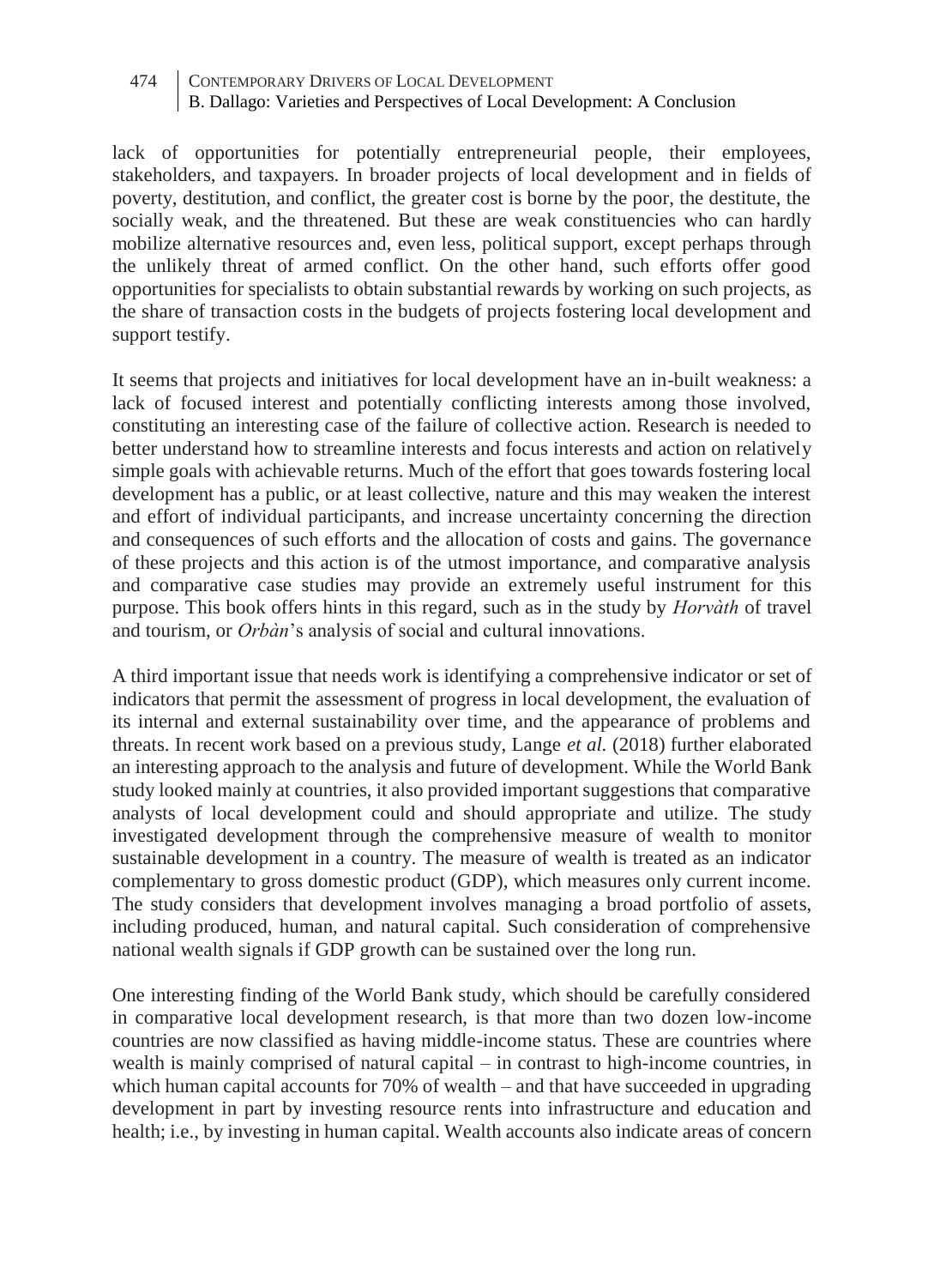in those low-income countries – especially in Sub-Saharan Africa – where rapid population growth has outpaced investment, thus decreasing per capita wealth, and in 12 other countries in which the percentage of people living in extreme poverty has jumped over the last decade. These cases demonstrate that rapid investment in infrastructure and education and sustainable long-term management of the natural asset base are necessary for materializing the potential advantages of population growth. Moreover, out of the 13 fragile and conflict states that have remained low-income since 1995, a majority are resource-rich but have failed to use resource rents to build better institutions and invest in people. This is an observation that highlights the link between poverty, fragility, and governance.

These conclusions strengthen the various findings of the present book. They also offer a useful approach to the analysis of local economic development and provide hints for other social scientists. While it is true that the existence of a national government for implementing policies, re-allocating resources and transferring income may be to the advantage of local development, it is equally true that a lack of borders and the barriers that go with them may make the outcome of market and ungoverned processes more extreme.

### **10 Conclusions**

This book offers an up-to-date perspective based on an open, multidimensional view of local development. It also provides evidence of and support for the well-established perspective of the varieties of local development. The latter has important merits, particularly considering that this was not always so. Indeed, local development has had dissimilar meanings in the past and policy suggestions and implementation were different. These separate approaches were sometimes successful and even contributed to the overall development of countries. Consider, for example, two cases described in this book: Italian industrial districts in the post-war period, and the successful recovery of the central Nepalese region from an earthquake. Being largely based on local resources, these examples show that a closed type of local development may be successful.

These successful cases refer to a time that was different to the present: the general context was dissimilar, problems were distinctive, and policy-making was different. Yet the case of the development of Italian industrial districts also proves the advantages and threats of international integration in the frame of globalization. The political and institutional foundation for globalization was laid by the allied powers in Bretton Woods in 1944 and further developed in subsequent decades. While this involved fundamental institutional changes at a global level, other processes took place at a regional, inter-country level, based on, and further strengthening, the process of globalization. First among these was the process of European unification and the accompanying processes of administrative decentralization.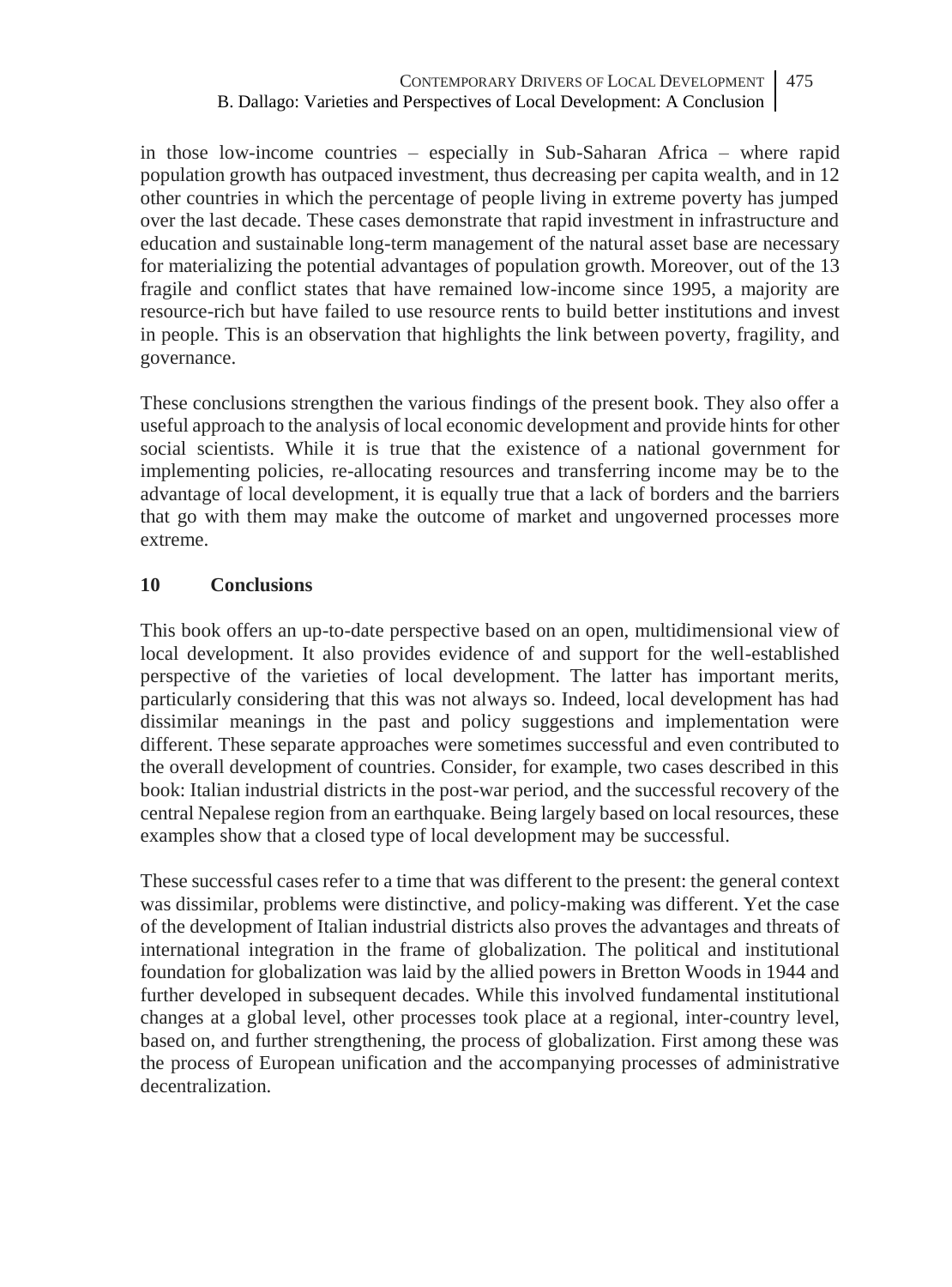Globalization has directly affected states, but reflects inevitably on localities, for both external and internal reasons. Externally, globalization has strengthened the pressure to compete and create common social and political standards. This has required that countries activate all their internal resources: the promotion of local development and opening up localities to interaction with the rest of the country were important instruments for reasons ranging from economic and political convenience to the build-up of national and international infrastructure, to defense, and law and order.

To appreciate the opportunities and threats of globalization, it is important to distinguish between mobile and immobile resources. The former include people, but also finance and ideas. The latter include real estate, agricultural land and areas of natural beauty and resources. In a globalized world, mobile resources can come and go and any locality wanting to flourish has to retain its mobile resources and attract others from outside by respecting and nurturing the three dimensions of local development – efficiency, stability, and rights – to make the locality attractive. Immobile resources are stable and may create a patient, resilient basis upon which to build a strategy of local development. However, their economic and social meaning and their natural value depend on local ability to preserve, cultivate and upgrade them, thereby influencing the chances of sustainable local development.

In a classic example, when a road or railroad is built across a locality, external people have an opportunity to reach that locality as tourists, businessmen, workers, or in other roles. Local people in turn may find the opportunity to visit the world, serve in the national army, or look elsewhere for better paid jobs or opportunities. Consumers may start to choose between locally produced goods and imported goods, while owners of capital have the opportunity to invest outside the locality, and so on. Yet others may find a threat in this in the form of the destruction of traditional jobs, depleted environmental assets and pollution, etc. In short, the locality has now to pay attention to being as attractive as the surrounding localities, including for its own inhabitants. At the same time, it has the opportunity to benefit from a broader spectrum of opportunities. This new situation drives the need for different approaches to and instruments of policy-making. The more the situation evolves, the more policy-making has to change to be effective. International organizations such as the OECD and the World Bank have often stressed this principle in their publications.

Different important messages emerge from this book. The most important one is perhaps that globalization offers important opportunities for pursuing efficiency, stability, and rights. The book also offers a diversity of precious analyses and case studies of important issues and situations. The main objective is to provide a detailed and sound basis for what is increasingly recognized as the main driver of local development: education.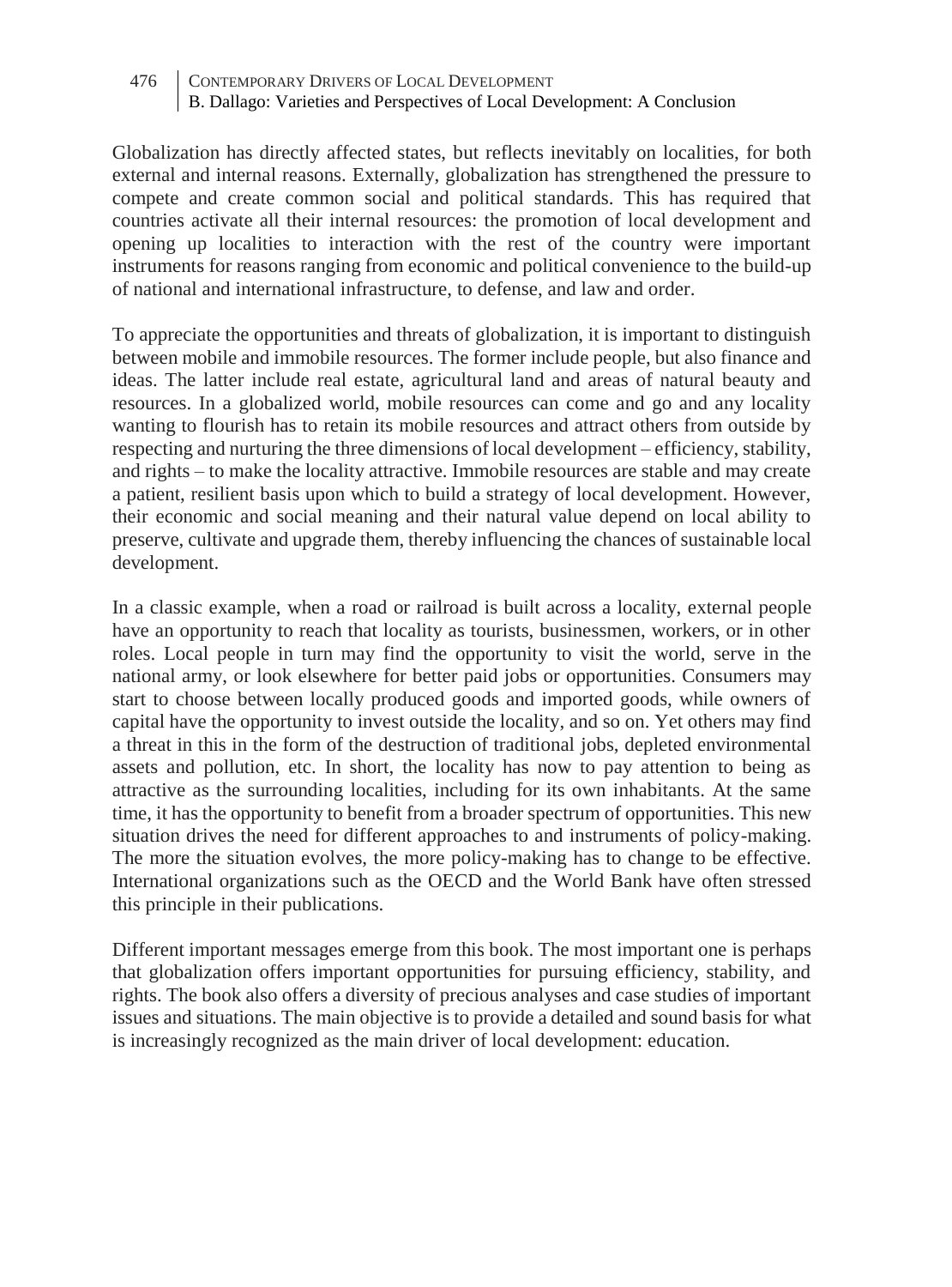#### **Acknowledgment:**

I thank Professor Péter Futó for useful comments on a previous version of this chapter.

#### **Notes:**

1 It is important to stress that an important and burgeoning literature exists about the role of knowledge in economic and social activities and its relation to local development, usually linked to entrepreneurship and innovation (Asheim and Parrilli 2012; Camagni and Capello 2009).

 $2$  On the role of policies for local development, see Viesti (2002).

<sup>3</sup> Krugman (1995, 48) appropriately observes that "the supply of factors to any one region or locality will typically be very elastic, because they can come from someplace else". However, one should note that agglomeration also involves more complex and subtle aspects of a different nature that find proper representation in this book.

#### **References:**

- Altman, M. (2003) Staple Theory and Export-Led Growth: Constructing Differential Growth, *Australian Economic History Review,* 43(3), pp. 230–255.
- Arlacchi, P. (1986) *Mafia Business. The Mafia Ethic and the Spirit of capitalism*. London: Verso Book.
- Asheim, B. T. & Parrilli, M. D. (eds.) (2012) *Interactive Learning for Innovation. A key driver within clusters and innovation systems* (Houndmills, Basingstock: Palgrave Macmillan).
- Balland, P.-A., Boschma,R. & Frenken, K. (2015) Proximity and Innovation: From Statics to Dynamics, *Regional Studies,* 49(6), pp. 1–14.
- Baumol, W. (1993) *Entrepreneurship, Management and the Structure of Profit* (Cambridge, MA: The MIT Press).
- Boschma, R. (2005) Proximity and Innovation. A Critical Survey, *Regional Studies,* 39(1),pp. 61– 74.
- Camagni, R. & Capello,R. (2009) Knowledge-based Economy and Knowledge Creation: The Role of Space, In: Fratesi, U. & Senn, L. (eds.) *Growth and Competitiveness in Innovative Regions: Balancing Internal and External Connections* (Berlin: Springer Verlag), pp. 145–166.
- Dallago, B. & Uvalic, M. (1998) The Distributive Consequences of Nationalism: The Case of Former Yugoslavia, *Europe-Asia Studies,* 50(1),pp. 71–90.
- De Grauwe, P. (2014) *Economics of Monetary Union* (Oxford: Oxford University Press).
- Etzkowitz, H. & Klofsten,M. (2005) The innovating region: toward a theory of knowledge-based regional development, *R&D Management,* 35(3),pp. 243–255.
- Eurostat (2018) *Eurostat regional yearbook 2018* (Luxembourg: Publications Office of the European Union).
- Feldman, M. P. (2014) The character of innovative places: entrepreneurial strategy, economic development, and prosperity, *Small Business Economics,* 43(1), pp. 9–20.
- Florida, R. (2002) *Entrepreneurship, Creativity, and Regional Development* (Pittsburgh: Carnegie Mellon University).
- Frankel, J. A. (2012) *The Natural Resource Curse: A Survey of Diagnoses and Some Prescriptions*. HKS Faculty Research Working Paper Series RWP12-014 (Cambridge: John F. Harvard University, Kennedy School of Government), available at: https://dash.harvard.edu/bitstream/handle/1/8694932/rwp12-014\_frankel.pdf?sequence=1 (March 15, 2019).

Fukuyama, F. (1992) *The End of History and the Last Man Standing* (New York: Free Press).